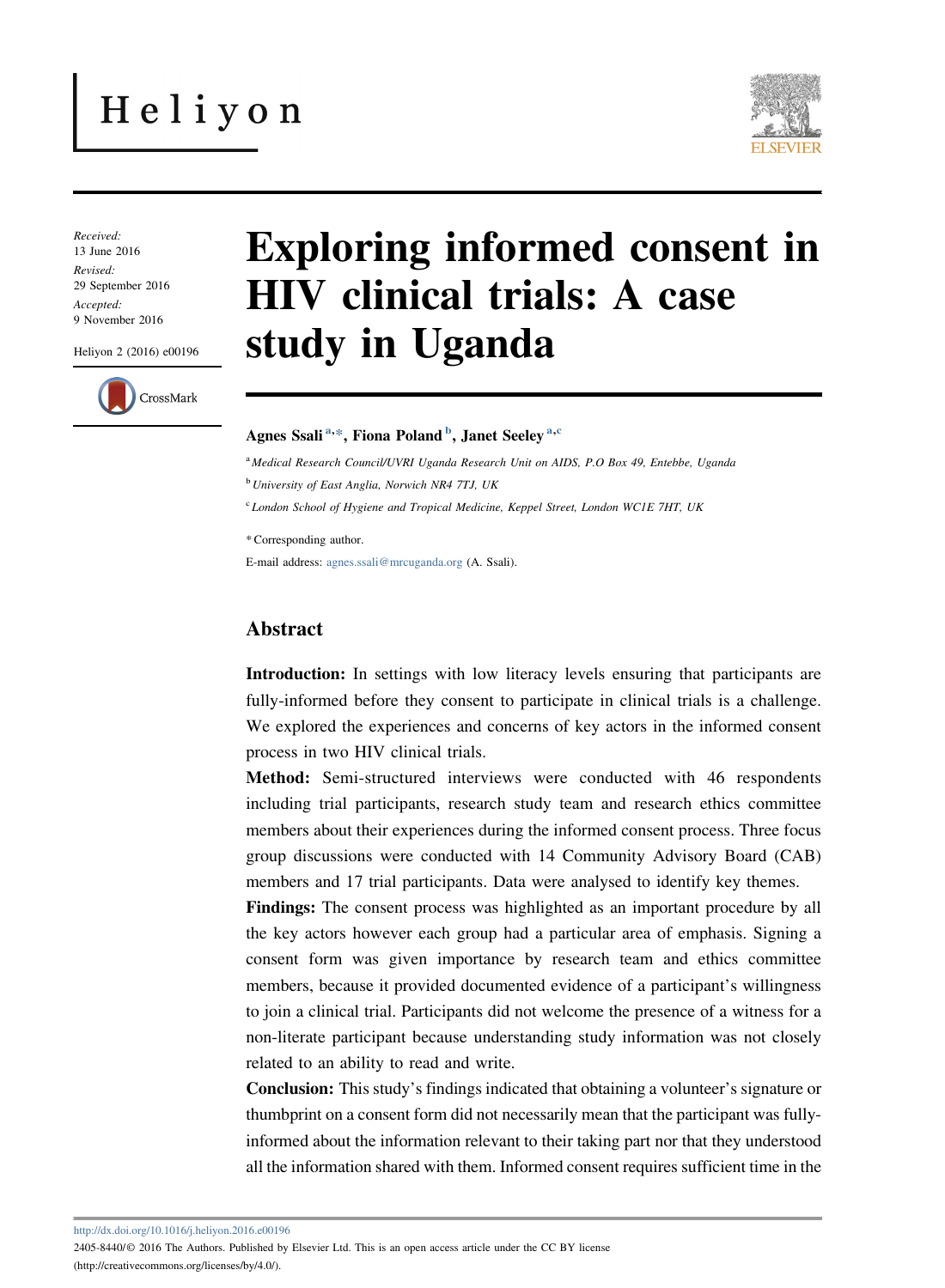research process to have staff trained well enough before research begins. Ensuring and gaining informed consent should be understood and treated as a relation-centred, dynamic supportive process throughout the duration of a research study.

Keywords: Social sciences, Health sciences, Medicine

## 1. Introduction

Requiring participants to sign a consent form is currently expected practice in clinical trials as a way to ensure participants can be seen to have freely agreed to take part in a trial as the best judges of their own interests [\[1\]](#page-22-0). However what the different actors experienced during the informed consent procedure is usually not discussed. Researchers have reported that voluntariness may be attained by participants within a complex context which will include political, cultural, social and economic factors[\[2\]](#page-22-0) which may not reflect researchers' and regulators' assumptions. This paper focuses on the perceptions of the different actors in the informed consent process on their experience of managing the procedure of signing a consent form in two HIV clinical trials in the Uganda context. The actors in the informed consent process examined here include: the research team, the trial participants, the Regulatory Ethics committee (REC) and the Community Advisory Board members (CAB).

Informed consent is usually seen as incorporating four components: disclosure of information, the prospective participant's comprehension to make an informed decision, the participant's being free from coercion, and a participant's giving consent explicitly and formally usually in written form  $(3, 4, 5, 6)$ . In this paper, the term 'informed consent' will be used to refer to researchers giving full information about what is involved in conducting an HIV clinical trial and ensuring that the person receiving the information has the capacity to make a decision and is voluntarily consenting to take part when he/she is satisfied that they have understood the information [\[3\],](#page-22-0) [\[7\]](#page-23-0), [\[8\]](#page-23-0). Therefore, in this paper, as well as receiving information on the study and signing the consent form, the 'informed consent process' includes, all the interactions that occur during a research process which inform a participant about the study.

Formal records of informed consent are widely seen as formal evidence that a volunteer's autonomy was respected and that they made an autonomous decision to take part in the trial [\[9\]](#page-23-0), [\[10\]](#page-23-0), [\[11\].](#page-23-0) The primary goal of ensuring informed consent is to protect participants' welfare and respect their individual autonomy [\[12\]](#page-23-0). This involves recognising a person's capacities and perspective on what happens to them during research, including accepting their right to hold certain views, make certain choices and act based on their personal values and beliefs [\[7\]](#page-23-0), [\[13\].](#page-23-0)

'Autonomy' is a challenging concept which can be interpreted differently by different disciplines. Appelbaum et al. [\(\[14\]](#page-23-0) (1987: 22) define it as 'personal

<sup>2</sup> <http://dx.doi.org/10.1016/j.heliyon.2016.e00196>

<sup>2405-8440/© 2016</sup> The Authors. Published by Elsevier Ltd. This is an open access article under the CC BY license (http://creativecommons.org/licenses/by/4.0/).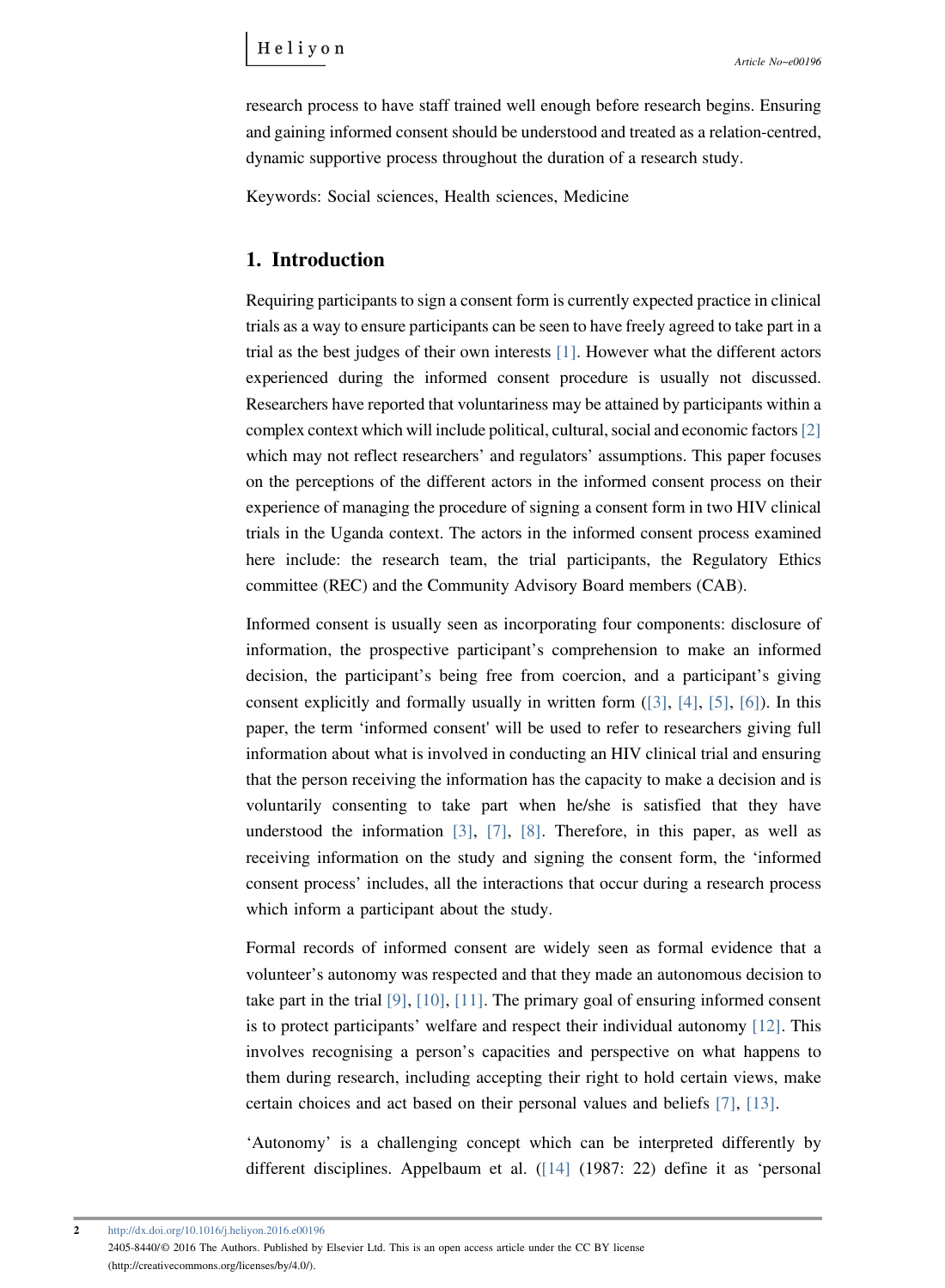freedom of action or the right to do as one pleases within certain restrictions'. However, personal freedom to make decisions is sometimes affected by the environment in the community where the individual lives; because decision making in most African communities is embedded in social relations and influenced by culture, gender and values upheld in a particular setting [[15,](#page-23-0) [16](#page-23-0), [17](#page-23-0)]. The public health facilities and health services in Uganda are still insufficient for the general population; there are few doctors and nurses to take care of the huge population and drugs are not always available in the public health centres [\[18\].](#page-23-0) However, the research clinics which conduct research are part of the environment but the clinics are usually better-equipped with the necessary facilities and have well-trained health workers who are usually economically more advantaged and have better education levels than most of the research participants. In a study conducted in South Africa, the researchers found that sometimes patients relinquish their autonomy and depend on the health workers decisions about their health because they think health workers are competent in what they do [\[19\]](#page-24-0).

International and National Human Research Guidelines require that consent be formal and documented [\[1\],](#page-22-0) [\[20\]](#page-24-0), [\[21\]](#page-24-0) as evidenced by a participant/patient's signature on a consent form. Findings from a demographic health survey in Uganda showed that there are still some Ugandans that have either no formal education or only primary level education. The proportion of female and male with no education increases with age; for example, 12% of women aged 25–29 have never attended school, compared with 59% of women aged 60–64 [\[22\]](#page-24-0). Given the high percentage of the population who cannot read and write, the process of getting signatures is unlikely to be easy. Although literacy is not equivalent to actually comprehending study information, it influences the consenting process because it affects the involvement of both the participant and a witness.

In this paper, we discuss the views of different actors in the informed consent process and their experiences of informed consent. Specific reference is made to the procedure of signing a consent form and the role of a witness during this process. We explore views and experiences of respondents with participants who are non-literate. Here we use the word "non-literate" only to mean someone being unable to read or write, not as being otherwise limited in their wider understanding, since limits in literacy skills cannot be assumed to limit understanding. The findings inform the day to day practice of informed consent in HIV clinical trials.

## 2. Methods

### 2.1. Study design

The present study was a qualitative exploratory research project nested within two HIV clinical trials, and it sought to explore what happens when implementing the informed consent process within these clinical trials. The respondents were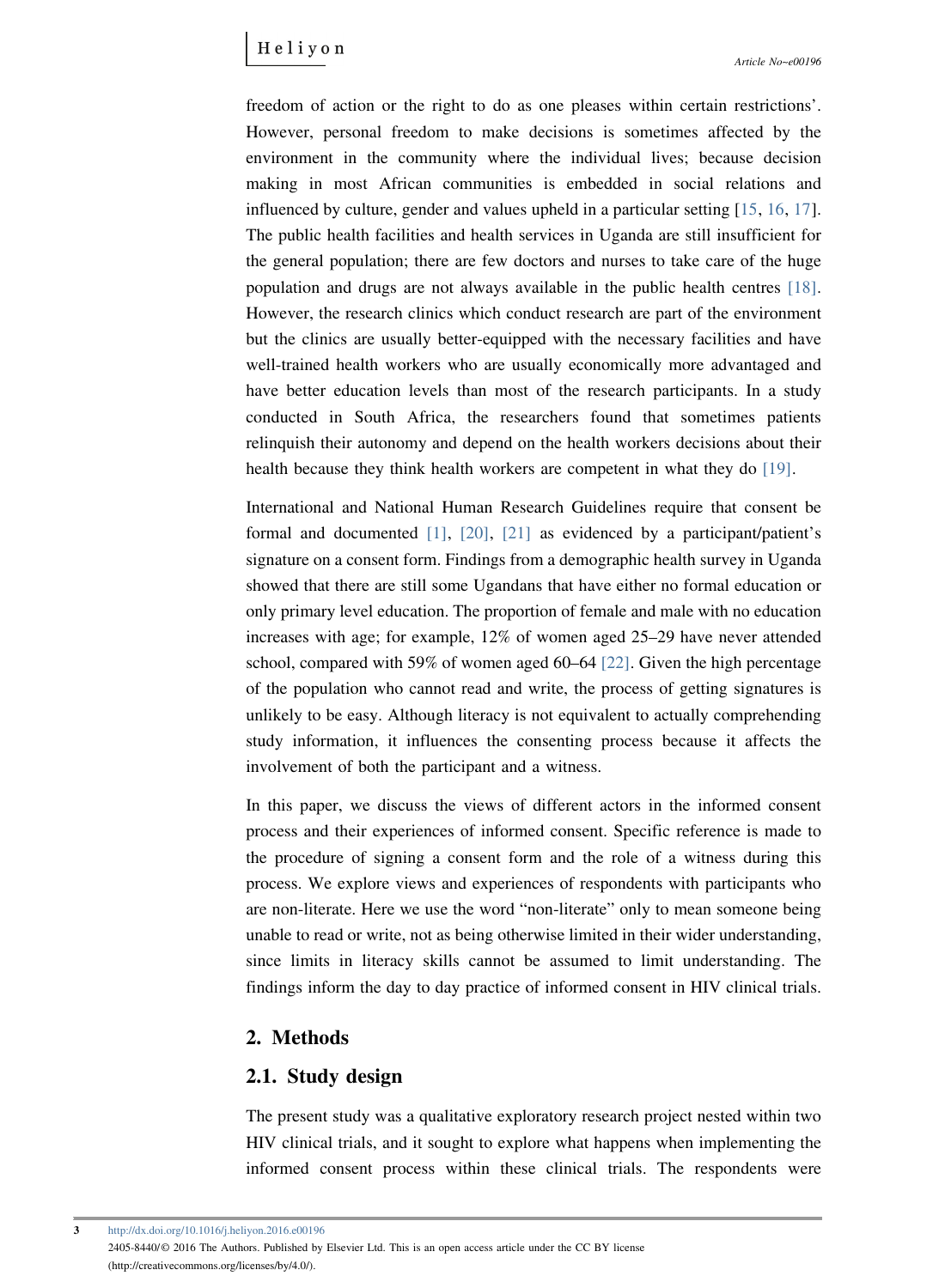purposively selected to include the key actors in the informed consent process in the two HIV clinical trials.

## 2.2. The trials in which this study was nested

Trial One was a phase I double-blind placebo-controlled trial to evaluate safety and immunogenicity of two HIV vaccines with HIV-1 uninfected adult participants. The participants in the trial were adults aged 18–40 years.

The second trial, investigated a Phase IV randomised trial evaluating the safety of discontinuing treatment with Cotrimoxazole (septrin) prophylaxis among HIVinfected adults on ART in Uganda. The participants were adults aged 18–59 living with HIV who were already stabilised on ART and had a CD4 of over 250 cells.

## 2.3. Study area

The research was situated at two Medical Research Council/Uganda Virus Research Institute (MRC/UVRI) Uganda Research Unit on AIDS sites. One of the trials was in a semi-rural area and second trial was conducted in a semi-urban area. Both sites were in the central region of Uganda and are about 139km apart.

At the Trial One site, most of the population were involved in peasant farming producing cash crops including maize and coffee. Trial Two was situated near the shores of Lake Victoria where the population were mainly fisher folk involved in, fishing and selling fish, food business and running small kiosks were the other main activities. Both areas have been affected by HIV, with some participants currently living with HIV and others having lost close family members, friends and neighbours to AIDS.

## 2.4. Selection of respondents for the qualitative study

There were five categories of respondents in this study who were purposively selected in relation to their having different roles in the informed consent process comprising: the research team (counsellors, nurses, clinicians, mobilisers and senior researchers), the Research and Ethics Committee (REC) members, the Community Advisory Board (CAB) members, the trial participants and their spouses or close friends. This purposive selection therefore enabled an understanding of the informed consent process from the different perspectives relating to these key roles. In this paper we do not present findings from spouses or close friends because there were very few interviews in this category and those interviewed focused on the spouse or friend's support to trial participants.

Research Ethics Committee (REC) members were included because they approve the trial protocols and the participant information sheets and consent forms. The REC is responsible for monitoring approved studies. The REC members were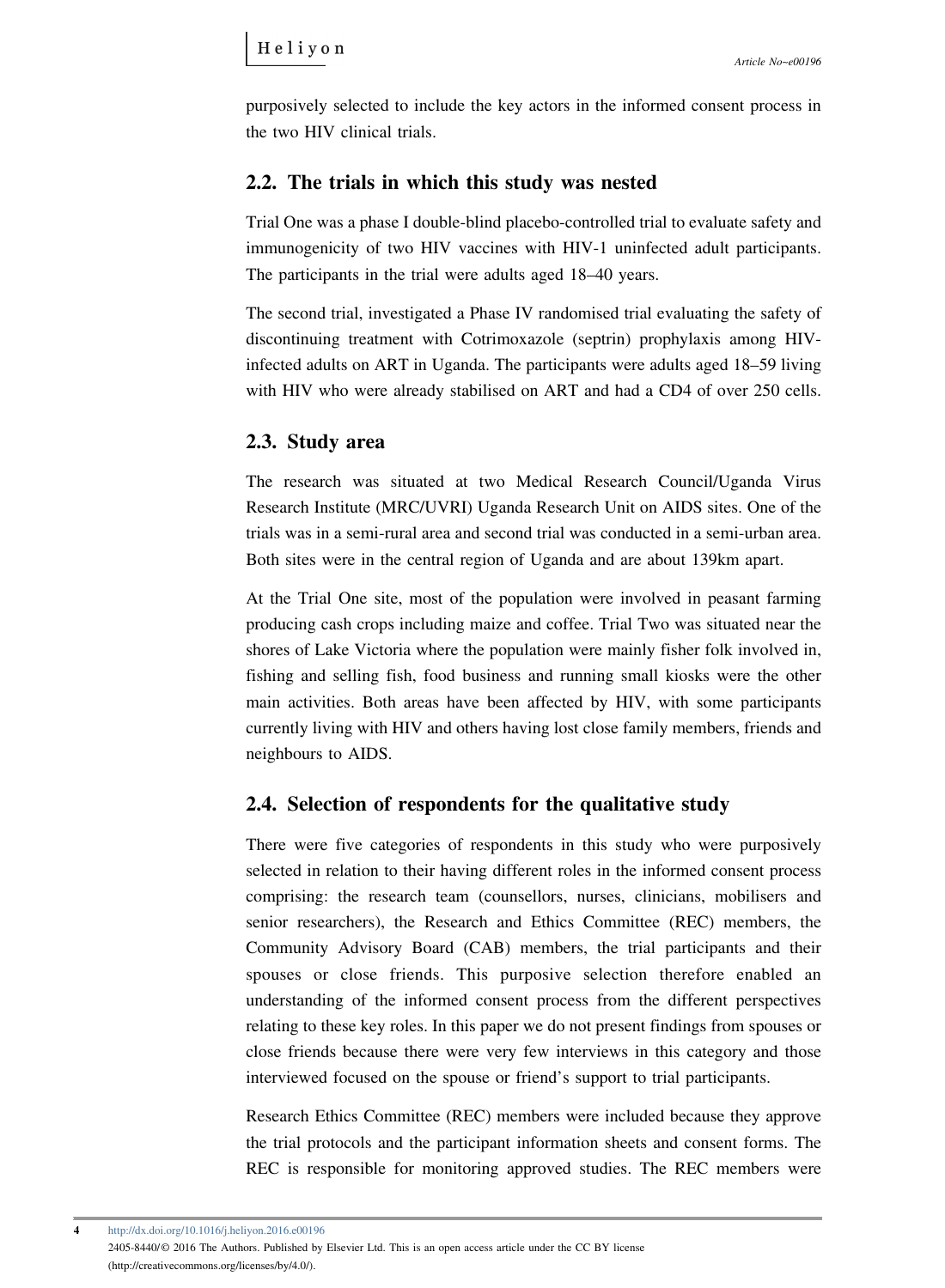approached by the first author, who discussed the study and requested for appointments for the interviews. The first author conducted the interviews with each of the selected members after they consented to take part in the study. The REC was represented by 5 members from different disciplines which included: statistics, public health, social science, clinical/epidemiology and a community representative.

The research team members were selected for this study because they implement the research protocols and conduct the trial procedures. They have the greatest interaction with the participants who join the clinical trials. The research team included the senior scientists who were co-investigators and coordinators of the trials and the study team for each of the trials included counsellors/health educators, nurses, clinicians and mobilisers. The research team was approached after the investigators had agreed to the inclusion of the trials in the qualitative study. Each of the research team members was approached individually to seek their consent for the interview.

The Community Advisory Board (CAB) members were included in this study because they advise on research taking place in their community. They are a link between the community and the research team. The CAB gives feedback to the research team concerning what is happening in the community and they also inform the community members they represent about what is happening at the research centre. CAB members were approached through the community liaison officer and they individually consented to take part in the study by signing a consent form. The CAB members were invited to participate in a focus group discussion. The CAB had representatives from the district medical office, health centres around the research unit, other HIV and AIDS research and service providers in the community, religious leaders (Christian and Muslim) and local community leaders.

The trial participants included in this study were those who were already taking part in the two HIV clinical trials and consented to take part in the qualitative study. The inclusion criteria for participants in the qualitative research required that:

- the trial participants had to have been in the trial for at least 6 months,
- they were willing to give additional time in addition to the time spent in trial activities
- they were willing to be interviewed at least three times for this study every three months
- they were willing to sign a consent form to participate in the qualitative study.

Participants were first approached by the research nurses in the two clinical trials since they were already involved with the participants. The nurses informed the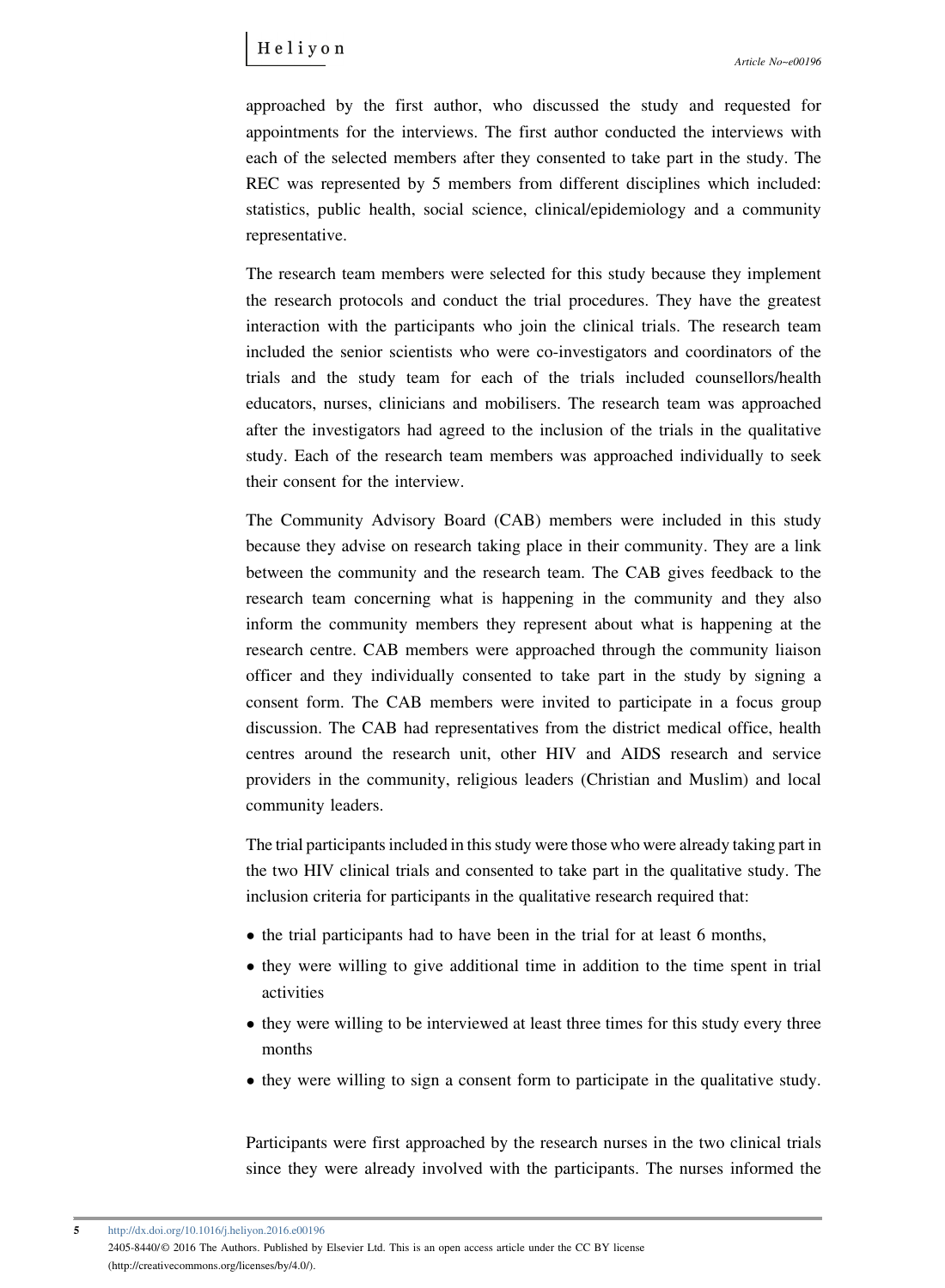participants briefly about the qualitative study which was to be nested within the clinical trial. The participants, who were ready to hear more about the qualitative study, met the first author and discussed the study information and then each volunteer who consented to take part in the interviews and focus group discussions signed a consent form. When a volunteer consented to take part, he or she was interviewed and the next appointment for the second interview was made and at the second interview, a third appointment was made. In both trials follow up was every three months, so this project fitted in with that schedule. Two participants, a male and a female, declined participation because they did not want to give additional time for research.

## 2.5. Data collection and analysis

To gain an understanding of how the different actors in the two HIV clinical trials, experienced and managed the informed consent process, the first author (AS) conducted semi-structured in-depth interviews and focus group discussions with them. The interviews and focus groups were audio-recorded. The first author moderated the FGDs with a research assistant. The first author is a Ugandan and the FGDs and interviews were conducted in the vernacular language common in the two research sites. The respondents in this study were all aged 18 years and above. The research team and the REC members were interviewed once by the first author and the interviews were conducted in English apart from the community representative where the local language and English were used.

The trial participants were interviewed three times by the first author, the first interview was conducted when they consented, and the second and third at three monthly intervals. Data collection lasted for one year from January to December 2012. See [Table 1](#page-6-0) for categories of respondents and data collection methods.

Data were downloaded from the digital recorder each day and then transcribed and saved on a secure drive. The transcripts were first reviewed manually by the first author in order to extract codes. Initial codes were generated from the first six indepth interviews which included two from the trial participants, two from the research team, and two from the REC members and discussed with the second and third authors of this paper. The initial codes were then applied to the whole data set [\[23\]](#page-24-0), [\[24\]](#page-24-0), [\[25\]](#page-24-0). Data analysis was on-going and inductive throughout the data collection process. Data analysis was aided in later stages by the use of NVivo 8 qualitative software in order to manage the coding.

## 2.6. Ethics and permissions

This study was reviewed and approved by the Science and Ethics committee (SEC) of the Uganda Virus Research Institute and the Ethics committee of the School of International Development at the University of East Anglia (UEA) in Norwich in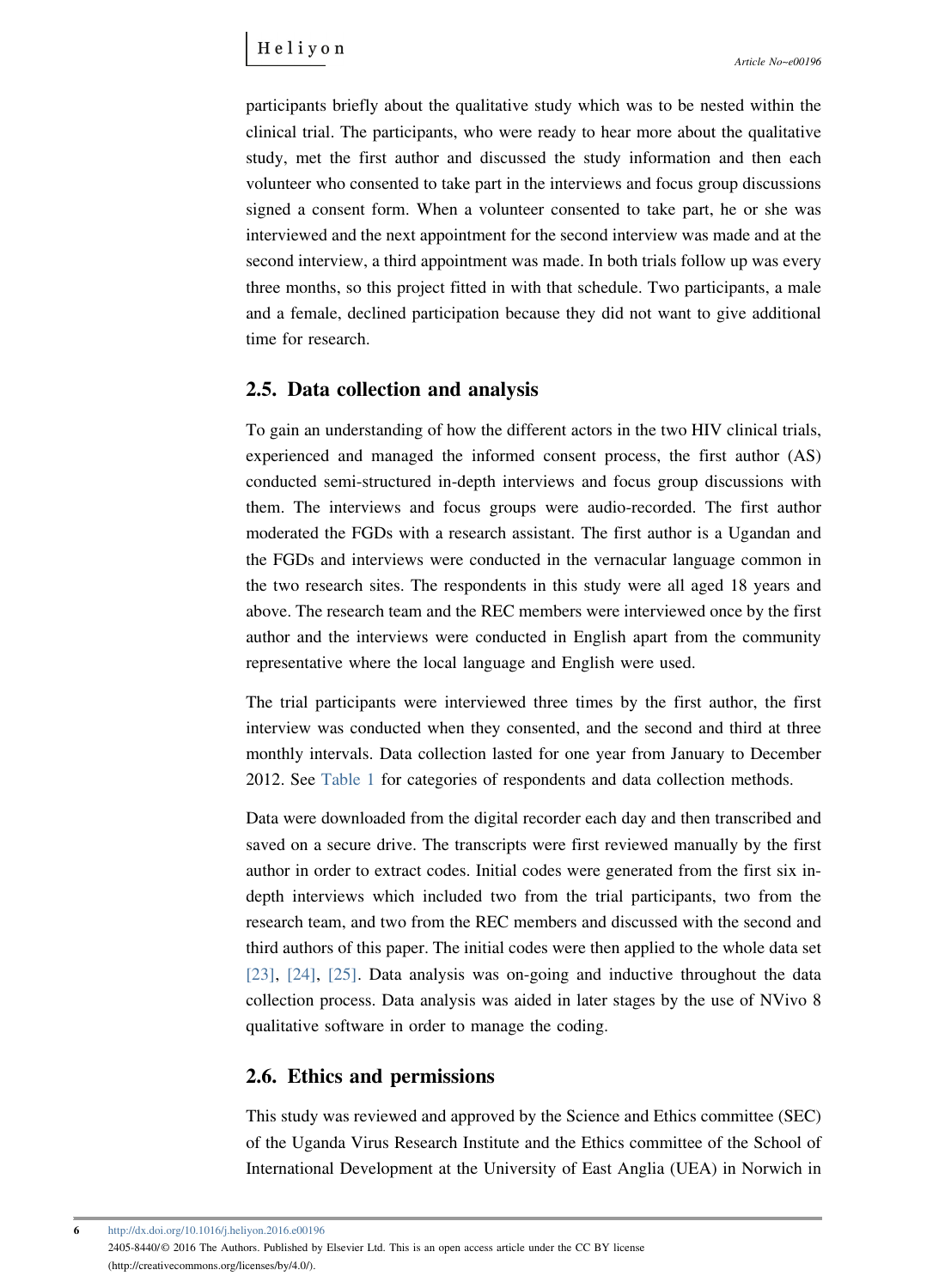Helivon

| <b>Activity</b>                      | <b>Study Site</b> | Category of respondent     | No. of respondents | Gender       |
|--------------------------------------|-------------------|----------------------------|--------------------|--------------|
| In-depth interviews (audio-recorded) | 1                 | Senior scientists          | 2                  | M            |
|                                      |                   | Counselors                 | 2                  | M, F         |
|                                      |                   | <b>Nurses</b>              | 3                  | F            |
|                                      |                   | Clinician                  |                    | M            |
|                                      |                   | Community mobiliser        |                    | M            |
|                                      |                   | Trial participants         | 13                 | 7M, 6F       |
| In-depth interviews (audio-recorded) | 2                 | Senior scientist           | 1                  | M            |
|                                      |                   | Counselors/health educator | 2                  | M, F         |
|                                      |                   | <b>Nurses</b>              | 2                  | $\mathbf{F}$ |
|                                      |                   | Clinicians                 | 2                  | F, M         |
|                                      |                   | Trial participants         | 11                 | 3M, 8F       |
| In-depth interview (audio recorded)  |                   | <b>REC</b>                 | 5                  | 3M, 2F       |
| Focus group discussions              | 1                 | Trial participants         | 9                  | 4M, 5F       |
| (audio recorded)                     |                   | <b>CAB</b>                 | 14                 | 7M,8F        |
|                                      | 2                 | Trial participants         | 7                  | 1M, 6F       |
| Short interview                      |                   | <b>Spouses</b>             | 4                  | 3M, 1F       |

#### <span id="page-6-0"></span>Table 1. showing data collection and category of interviewees.

the United Kingdom. It was cleared by Uganda National Council for Science and Technology (UNCST). The respondents were involved in clinical trials and permission was sought through the different trial steering committees and the site principal investigators before the respondents were approached.

All the interviewees gave individual consent to be interviewed by signing a consent form. To preserve anonymity, while reporting findings, we refer to Trial One or Trial Two as the trial to which each respondent contributed, and use pseudonyms so as not to reveal actual names of respondents.

The results presented in the following sections cover responses from the different categories of actors in the informed consent process: the trial participants, the research team, the REC and the CAB. The results are presented for all the actors in relation to the sub sections: demographic characteristics, roles in the consent process, comprehension of study information, significance of signing a consent form, views on using thumb prints and witnesses and suggestions to improve the informed consent process.

#### 3. Results

### 3.1. The demographic characteristics of the study respondents

A total of 63 respondents took part in this study. The selection of the research team, the research and ethics committee members and the community advisory board members depended on their roles in the trial. The demographic characteristics of the research team, ethics committee and the community advisory board members were not collected in this study. See Table 1 for respondents in this study.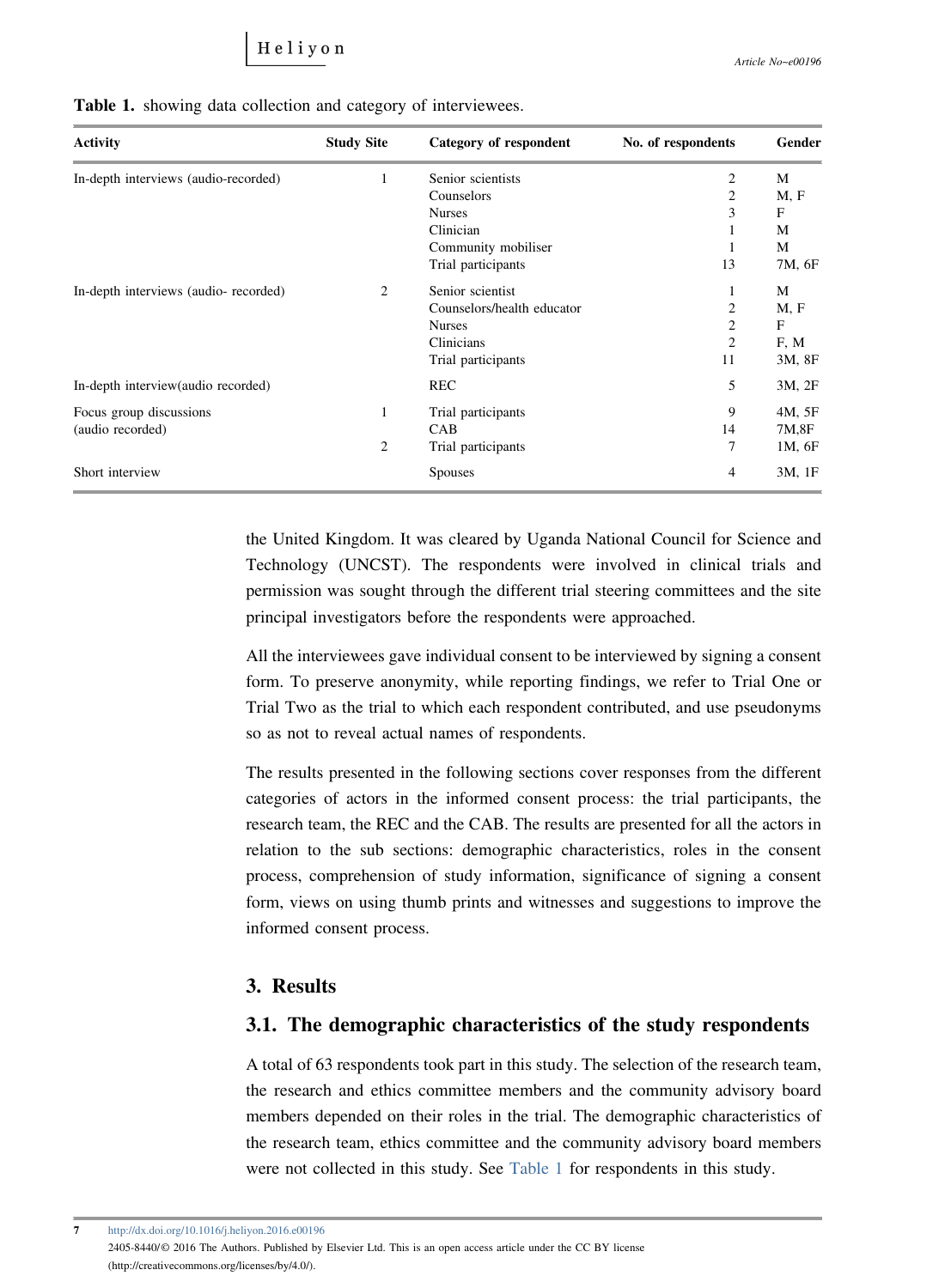The research team was composed of professionals who included scientists, nurses, counsellors/health educators, clinicians and a community mobiliser. The REC members were professional and a community representative who lives in one of the communities where one of the trials was being conducted. The CAB had members who were professionals and lay community and religious leaders. The trial participants had various skills ranging from professional to vocational as presented in Table 2 which shows their demographic characteristics. See Table 2

The mean age of the trial participants in this qualitative study was 32.6 (33) years, ages ranging between 19–50 years. All the participants reported that they had attained some level of education but for the majority this was limited to the primary school level. As was reported in the Uganda national literacy statistics where female are less literate than male [\[22\]](#page-24-0), we found a similar pattern with the participants in this study, 11 (91%) out of the 12 who had primary education (first seven years of schooling) were female; and some of these had some difficulty writing their names and their reading was quite slow even in the vernacular. The female participants were mainly doing casual work which in this context pays less money than formal employment. The male participants in this qualitative research had low income paying jobs and the university under graduate was not yet employed.

The participants in Trial One were in regular sexual relationships reflecting the inclusion criterion for the trial and each of the participants had a spouse who had been tested for HIV. In the qualitative study, this was not a criterion and the participants were recruited as individuals. The participants in Trial Two had varying marital status: married, separated, widowed and single because the main inclusion criteria for the second trial did not involve a sexual partner. The inclusion

| Demographic characteristic | <b>Numbers</b>                                                                                                                                |                                                                                                                                   |
|----------------------------|-----------------------------------------------------------------------------------------------------------------------------------------------|-----------------------------------------------------------------------------------------------------------------------------------|
| Sex                        | 9 male, 14 female                                                                                                                             |                                                                                                                                   |
| Age                        | Aged from 19–50 years                                                                                                                         | Mean age is 33 years                                                                                                              |
| Marital status             | Married 10(4F,6M)<br>Single $7(4F,3M)$<br>Widowed 3<br>Separated 3                                                                            |                                                                                                                                   |
| Education level            | Primary level $12(11F, 1M)$<br>Secondary $4(2F,2M)$<br>Vocational 5(1F,4M)<br>University 1M                                                   |                                                                                                                                   |
| Occupation                 | Small business- $12(11F,1M)$<br>Students $2(1M, 1F)$<br>Formal employment 2M<br>Casual worker, 5(3M,2F)<br>House work (2F)<br>Unemployed (1F) | Saloon, roadside selling, shops<br>University, vocational<br>Security officers<br>Driver, School cleaner, motor vehicle mechanics |

Table 2. Demographic characteristics of the Trial volunteers in this study.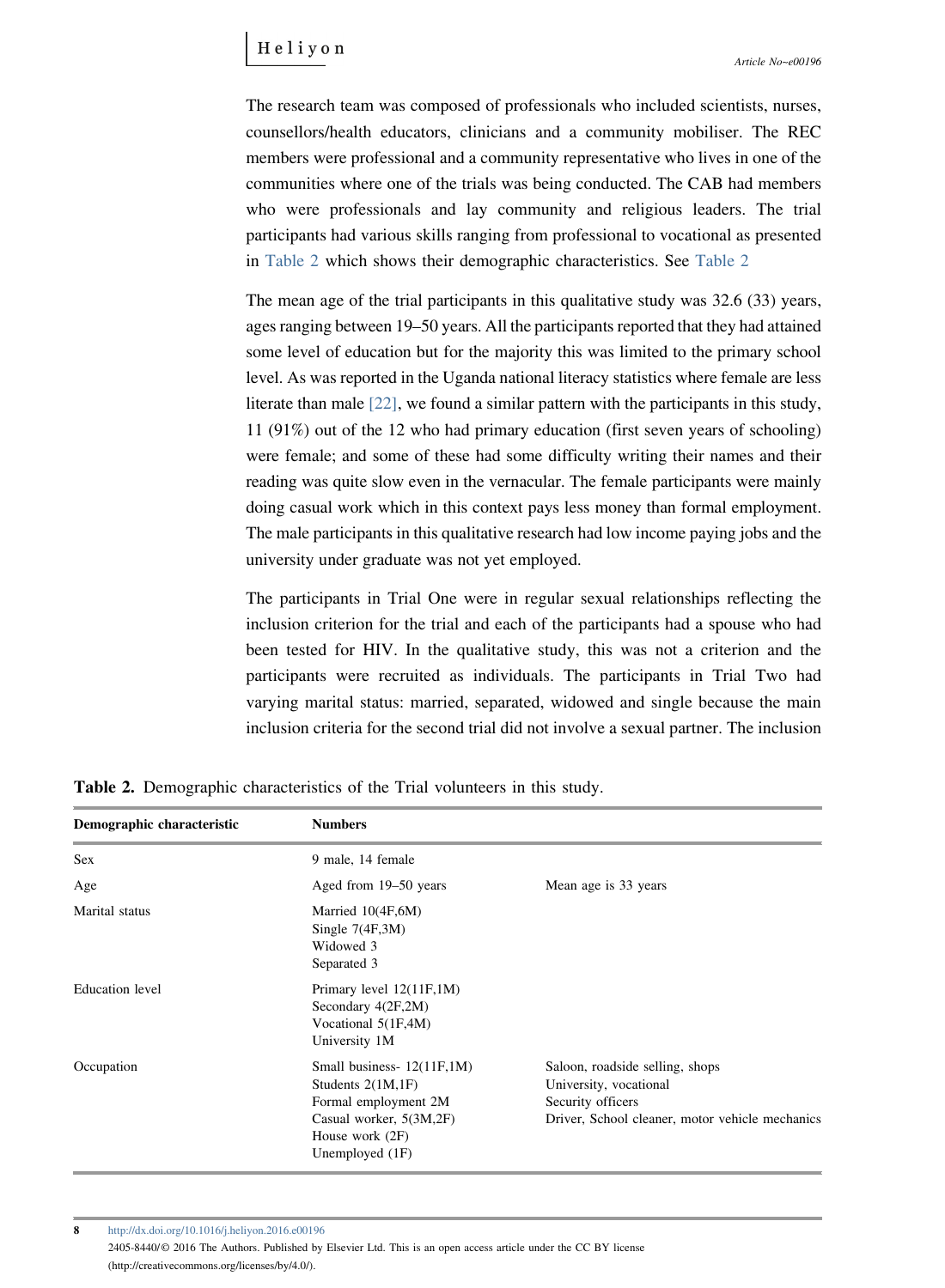criteria for the participants to join the trial were that they had tested HIV positive and also met the other inclusion requirements of that trial.

## 3.2. Roles of the different actors in the informed consent process

As part of understanding informed consent, respondents were asked to discuss the roles of the actors in the informed consent process. All respondents described the trial participant as central to the informed consent process:

I think the person at the centre is the volunteer  $[participant]$ , because  $\ldots$ [one,] this is somebody who is supposed to come in willingly; two, he has rights which he may not be aware of and yet these rights should not be compromised at any time and without him or her no study can take place, even if you have all the money. (Robert, scientist, Trial One)

The participants often displayed a precise awareness of their contribution to the process:

My role is important because if we don't enrol then who will they conduct the research on? Will they do it on animals? So that all shows that the research team has to handle us well. (Susan, participant, Trial Two).

Another participant explained the importance of her involvement as a way of encouraging other people to join research:

My main responsibility is to avoid getting HIV and to discuss information that I have with other people . . . after this experience when I meet people and there is research being done, I encourage them to join. (Fiona, participant, Trial One)

The CAB members reported that their role was to support the research team in the selection of trial participants. They said they are the mobilisers in the community.

REC's involvement in the informed consent process was more involving at the time of protocol review before the trials were implemented. After the approval of a given protocol, they are less directly involved in managing the consenting procedure. The REC is however mandated to carry out monitoring visits to the sites where approved trials are conducted.

# 3.3. Views on the comprehension of study information by trial participants

Researchers have tried out several ways to try to assess volunteer understanding which include quantitative tests and narratives, but it remains challenging to ensure participants understand study information [\[9\]](#page-23-0). When discussing comprehension of study information between the literate and non-literate participants; most participants reported that it did not matter whether they signed or thumb-printed on

9 <http://dx.doi.org/10.1016/j.heliyon.2016.e00196> 2405-8440/© 2016 The Authors. Published by Elsevier Ltd. This is an open access article under the CC BY license

(http://creativecommons.org/licenses/by/4.0/).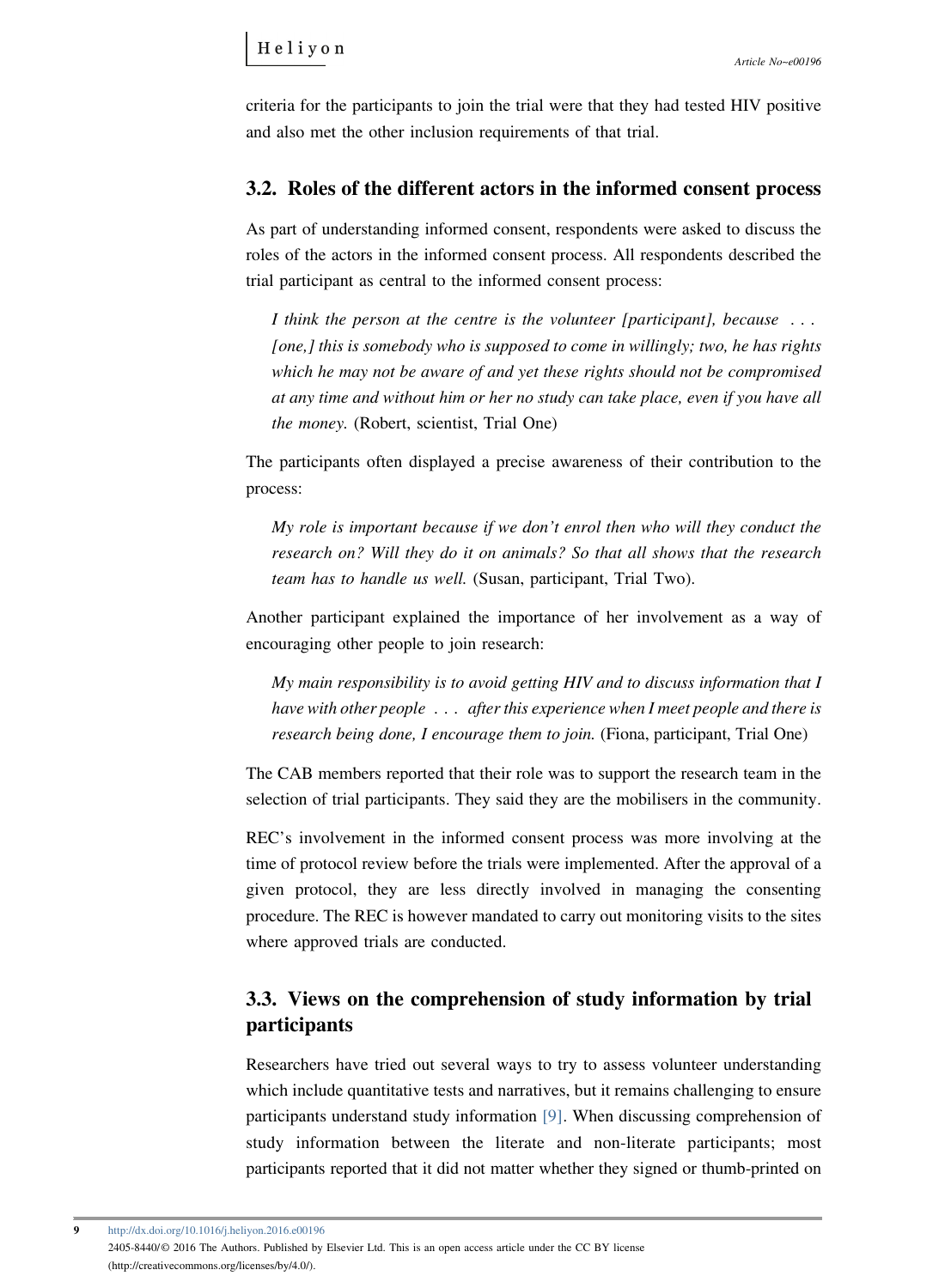a consent form; what was important was the potential participant being able to understand the information given by the research team. A number of trial participants highlighted that participants 'comprehension' and 'signing consent form' were two different aspects of the informed consent process as one of them put it:

We need to know that both a person who has understood and one who has not understood can sign. (Doreen, participant, Trial One)

This quote indicates that at least some participants saw it as possible for participants, whether they could write or were only able to thumbprint the consent forms, to join a trial without understanding the preliminary trial information.

The research team members indicated that although they may have found it easier to deal with a participant who could read and write and so sign the consent form easily without requiring a witness, they did not see those who could not write as necessarily understanding the study information less well:

There are participants that never got the opportunity to go to school, but they have common sense and they will reason things out much better even than those who have been to school, so I do not see the difference  $\ldots$  (Aida, clinician, Trial Two)

For the REC members what was critical was that a participant understood the study information and was protected by the researcher from social and physical harm as has been outlined in guidelines [\[26\].](#page-24-0) The REC members mentioned the importance of voluntary participation. They noted that participants' understanding of the study information should not be linked to their ability to read and write, because even those who could not read could understand information if it was provided to them in simple clear terms.

CAB members noted that although signing of the consent forms was very important to the researchers and was seen to imply that the individual had understood the study information; in this community if the influential people in the community such as religious leaders and some cultural leaders endorsed an activity the majority of people would follow what their leaders have approved. Such communal decision-making would then be based on the beliefs and values of these influential persons rather than individually-informed decisions, similar to what has been reported elsewhere [\[27\].](#page-24-0) Religious leaders were singled out by the CAB members as very influential and trusted by the majority of the people in the communities.

# 3.4. Perspectives on significance of signing and thumb printing the consent form

Conducting clinical trials requires following informed consent guidelines most of which require that trial participants sign a consent form before getting involved in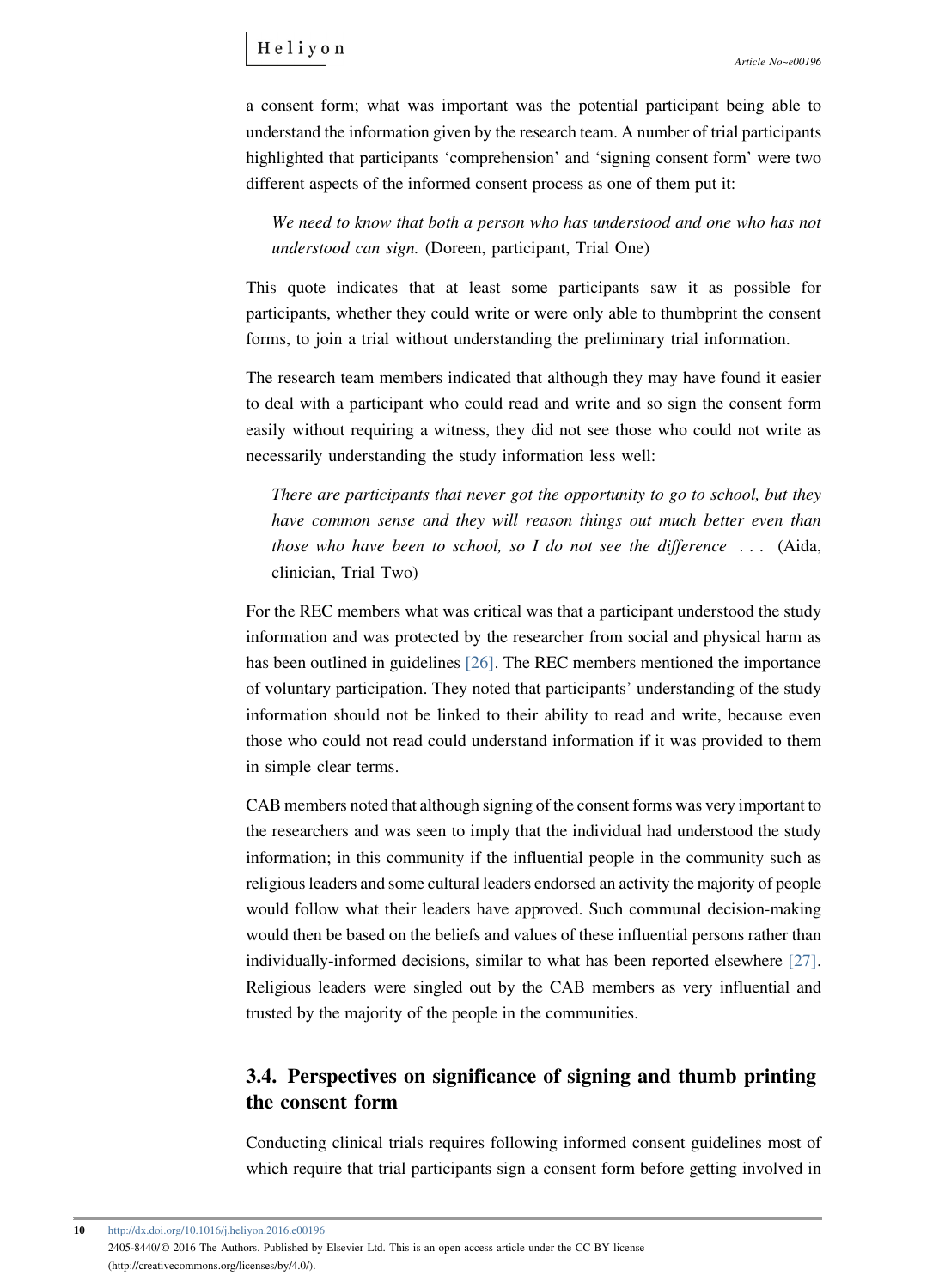any trial [[21](#page-24-0), [28](#page-24-0)]. Each of the actors was asked what the significance of signing or thumb printing a consent form meant.

All the trial participants in this study noted that it was important that they sign or thumbprint the consent forms and that documenting this informed consent was also needed to indicate that they had joined the research freely. While discussing the reasons why they needed to sign a consent form, the majority of the participants argued they did this to show that they had not been coerced to join the research and it would protect the researcher in case a volunteer experienced side-effects.

Most trial participants discussed signing or thumb printing the consent forms matter-of-factly, as a usual procedure, perhaps indicating that they were used to the way research studies are run by the MRC. That however, might mean that they actually considered signing a consent form before they consider the key trial messages discussed with the trial research teams at the start of a trial. One male participant asked the first author (AS) to let him sign a consent form even before they discussed the study information sheet because he explained that he trusted the researcher.

The research team suggested four main reasons why it would be important for participants to sign the forms: participation without coercion, legal agreement, accountability and the protection of researchers. However each of the research team members emphasised one or two of these aspects in relation to their role in the informed consent process; the nurses, counsellors and mobilizer saw signing the consent forms as significant in providing evidence to formally demonstrate that the participants were participating in a study without being coerced and had understood the information the research team had given them.

Senior researchers described a signed consent form as protecting them from being suspected of having coerced a participant:

I think they need to sign, or else someone can easily deny that they agreed to participate in your data. If they say they did not agree, what evidence do you have to show that they actually agreed to participate in your study? (Festo, Scientist, Trial Two)

The clinicians and scientists described the signed consent forms as evidence of the discussion of the research information that happened between the potential participant and the researcher. The signed consent form would also confirm the existence of an agreement between the researcher and the participant about taking part in a research.

One of the clinicians noted that a researcher who signed the consent forms was taking responsibility within the research study for keeping the participant from physical and social harm and ensuring the participant's confidentiality.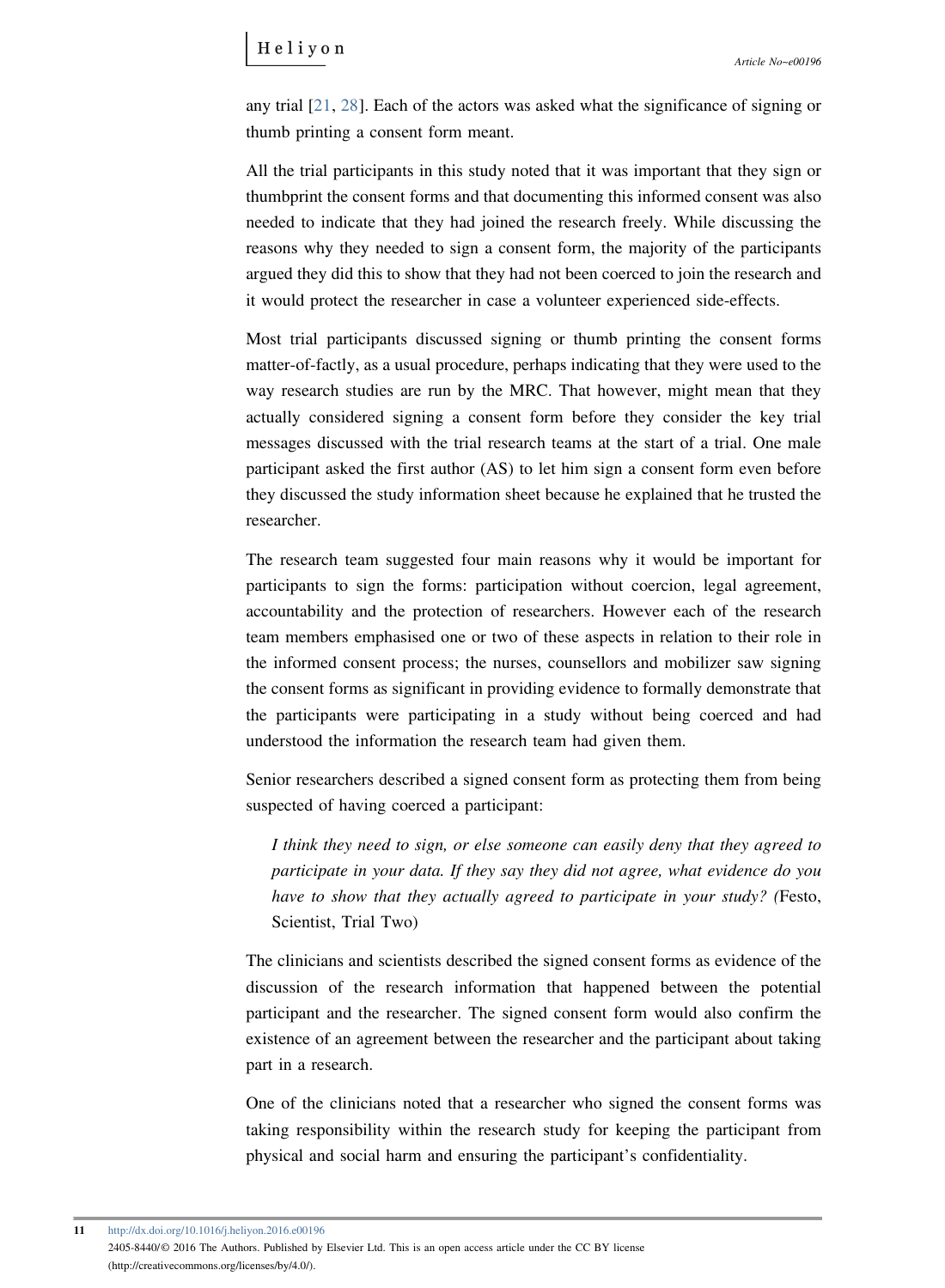One research team member said that signing the consent forms served both the researcher and the trial participant; "For the researcher, the signed consent form was a record to show that the volunteer participated freely and for the participant they were a record that they could show to others to demonstrate their participation in research". However, sharing of records was not common for all the participants. During the focus group discussions, some participants reported that they had kept their involvement in research as a secret because of the stigma attached to research which was about HIV and AIDS.

The signed forms provided evidence for the researcher to the regulatory authorities and study monitors that the participant had been informed about the risks of the trial. However, one of the scientists remarked that the signed consent forms did not reveal to someone outside the process what had transpired between the researcher and the participant during the individual information sharing session:

It is a sign that something has happened. It does not tell you what happened; it does not tell you the details of what happened . . . it does not tell you whether I gave the information very well; it does not tell whether the person understood everything; it just tells you yes, there might have been a process and you know the two people signed. (Robert, scientist, Trial One)

These findings confirm that signing or thumb printing the consent forms as discussed by the research team was an obligation set for them by the regulatory authorities which the research team had to fulfil if they were to be seen to adhere to the national and international ethics research guidelines [\[1\]](#page-22-0), [\[21\]](#page-24-0).

The interaction and trust built between the two people who signed the consent forms, the research participant and the researcher was reflected in the related discussion as more important in encouraging on-going participation of the participants in a trial than the documents they signed, even though the latter provide documented evidence.

The focus group discussion with CAB members suggested that one of the main reasons for participants signing the consent forms was to protect the research team from being sued in courts of law for not communicating the right information to participants about possible negative effects of the trial products. They saw a signed consent form as a source of legal cover for the researcher:

. . . if a [participant] has a problem along the way they cannot take you to court because they agreed . . . For example if someone in the vaccine trial got another disease they couldn't just blame the organization. (CAB, FGD)

The CAB members commented that signing the consent form implied that the signatory had received the study information and had agreed to be part of the study, whether the trial result was positive or negative. CAB members discussed that signing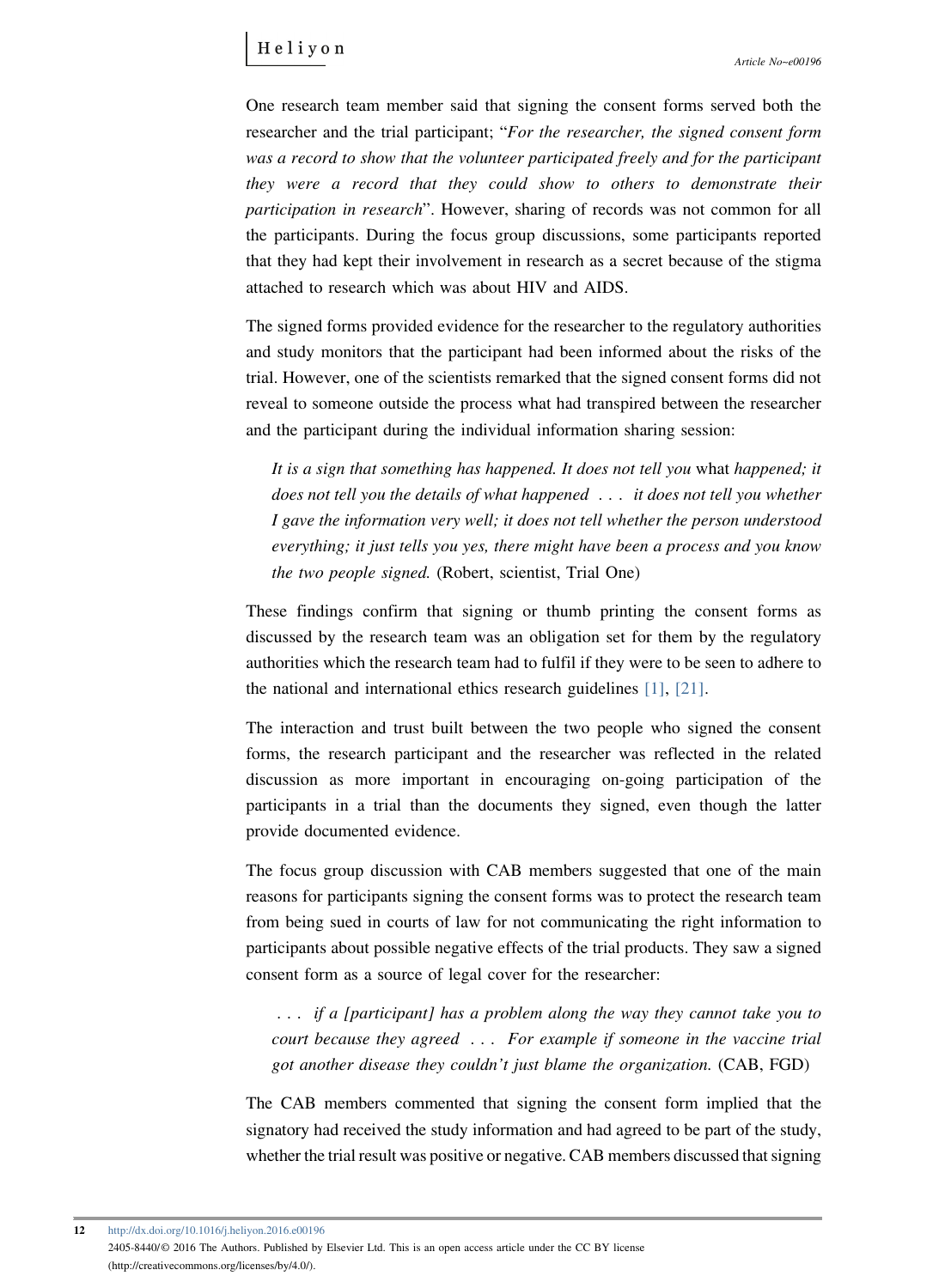a consent form was useful for the research team when following up participants because some may have similar names and the signatures help show the difference.

CAB members compared signing or thumb printing a form to a land-buying transaction, which was common in this community. The CAB members speculated that if nothing was signed to show that there was an agreement between the researcher and the participant, this may have meant that no discussion of the study information had taken place between the research team and the participant. A CAB member quoted an expression commonly used in the community to express this:

We have a certain project working on quality improvement, and we have a slogan that says 'anything not documented is not done'. However much you may work, until you document it is not done. If you gave verbal consent you didn't write it [and so it is not done] (CAB, FGD).

## 3.5. Views on thumb printing on a consent form

In this particular research context, usually a number of research participants are unable to read or write on documents, so they have to thumb print on the consent form in the presence of a witness. A recent Uganda National Household survey showed that the overall literacy rate of Ugandans aged 10 years and above, was 71%, with men being more literate at 77% and women at 65% [\[22\]](#page-24-0). This meant that adopting differing processes for achieving and recording informed consent according to literacy levels might lead to varying experiences of informed consent.

While discussing views on whether to sign or thumb print a consent form, the participants suggested it might give them a higher status among their peers if they could sign the consent forms with their names, rather than putting a thumb print on it. A male participant mentioned that thumb printing may be used in banks, but did not see it as acceptable to ask a research participant to put their thumb print on the consent forms, when they were able to write their name, because this meant they were literate and therefore had the ability to sign on the consent form. Some of the participants, however, said it would be acceptable to them to either sign or thumbprint on a consent form as long as they had understood the trial information.

Four of research team members interviewed saw it as generally easier to deal with literate than with non-literate participants during the information sessions and consenting procedure. The research team said this was because where a thumbprint had to be used they needed to find someone to witness the participant's thumb printing, making the process more complicated for the research team to manage signing:

[Signing] shows an independence – that I have read this myself and I am signing it  $\ldots$  For those who thumbprint there is that traditional element: you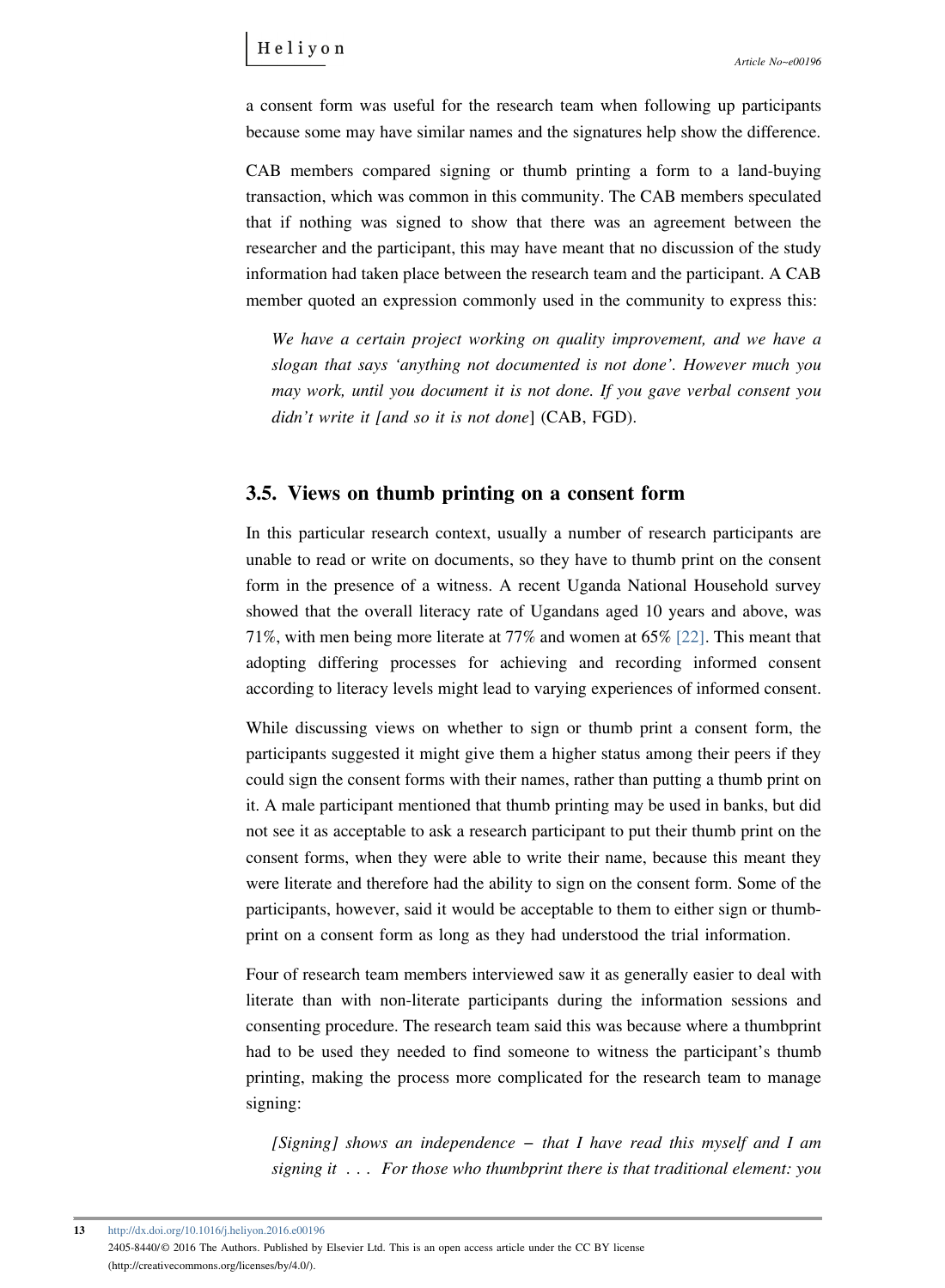must have a witness because you read to them and then someone has to thumbprint and the witness signs . . . So it introduces another person, and you usually have to make sure they understand what this person understands, and this adds another dimension. (Robert, Scientist, Trial One)

However, this quote also illustrates how introducing a witness for a non-literate participant during the consent process could reduce the participant's autonomy as a third person was introduced into their discussion with the research team member. The participant lost some of their independence to make their own decision because the witness had to be present while they were being given information and when they thumb printed to join the research. It also added to the research team member's workload because they also had to ensure that the witness had understood the study information before they signed for the participant.

REC members argued that thumb printing was not a disadvantage to the trial participant. One committee member commented that it would be fine if all participants thumb printed on the consent forms because no one could forge or lie about another person's thumb print.

# 3.6. Views on the role of a witness in the informed consent process

The presence of a witness is particularly required by the Ugandan regulatory authorities when a non-literate potential participant is being given information about the study by the research team and during the consent procedure [[20](#page-24-0), [21](#page-24-0)]. The presence of a witness during the consenting procedure is intended to ensure that the non-literate participant's autonomy was being respected by the researcher. The witness had to ensure that the participant they were witnessing for understood the study information and agreed to the requirements of a trial before they gave their consent.

Participants attached stigma to thumb printing, mainly because it involved the presence of a third person as a witness. During the focus group discussion, the participants mentioned that an adult who was not able to write might well find it embarrassing to get a witness among those from the same community, some of whom may be looking up to him as an elder. Social stigma being enacted in these community settings has also been reported elsewhere and it can affect potential participants [\[29\]](#page-24-0).

The research team saw the issue of providing witnesses to the informed consent process as difficult to manage, both for the participant and for the researcher involved in facilitating their consent. Challenges were identified by some research team members from their experiences of the consent process for participants. They observed that participants might not want anyone other than the researcher to know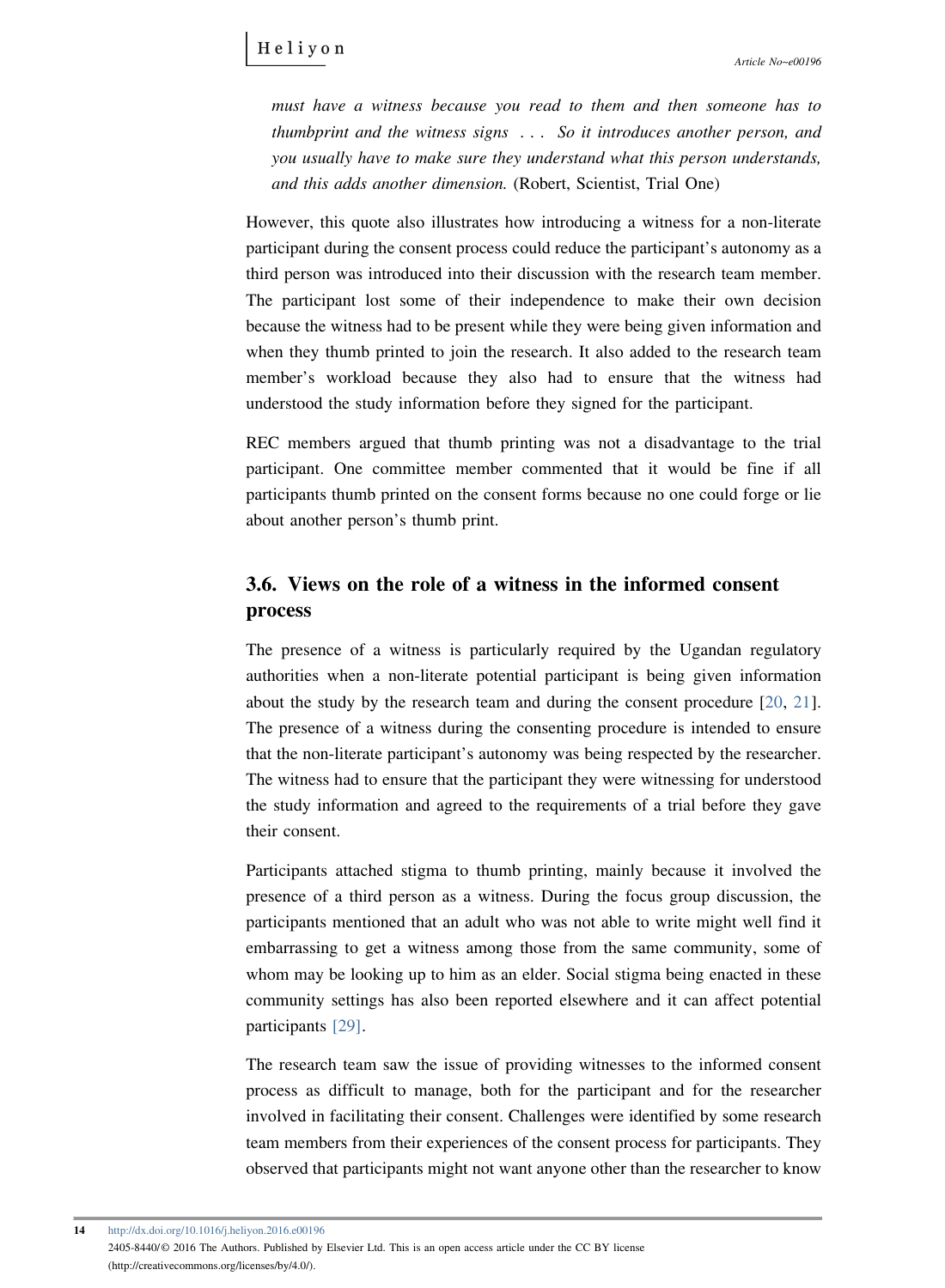that they could not sign or write their name. They identified challenges for them in managing the research process from having to involve two people, the non-literate participant and his or her witness to obtain consent ensuring that both understood the study information. This requires communicating successfully with both individuals.

Ideas about who should act as a witness to a non-literate participant's consent varied among the research team. Whereas some felt it was all right to use any witness as long as the participant agreed, even if they did not previously know the witness, some thought that the witness should be someone the volunteer knew:

The best would be a person close to the participant, someone who cares, a person who loves the person, has known this person for some time, or a person who benefits from the welfare of this patient to the extent that if the patient is disadvantaged due to participating in research, then this person is also disadvantaged because of that. (Timothy, Health educator, Trial Two)

The appropriate witness for a non-literate participant was therefore often described as a person who would scrutinize the study information on their behalf and could analyse the benefit and risks to the participant. The health educator noted that a witness involved during the consenting process might not be answerable to the participant if the latter was harmed during the research; in such a situation the witness's responsibility would be seen as ending with the signing of the consent forms [\[12\]](#page-23-0).

Some research team members felt that the participants were disempowered by their reliance on the study team to pick a witness, although they may have agreed to or refused to have the person proposed. The partial loss of the research participant's decision-making power could also affect their self-determination later in the research project [\[14\]](#page-23-0).

The research team found the process of securing witnesses for non-literate participants to be onerous because they had to include a witness for each nonliterate participant before they could proceed with the consent process. This was even more challenging if the witness was a fellow-participant who would be free to choose to opt out or withdraw from the trial at any time. In such a situation, the research team had the view that it would impact on the non-literate participant's continued participation in a trial, since the witness was seen to be a support for the non-literate participant. In contrast, the research team members said that if a witness was a neutral person who was not a close relative and was not in a trial, they might be much less likely to understand what a participant went through in taking part in a trial and might not give appropriate social support. These were important issues for the research team to achieve the participant's autonomy in the informed consent process.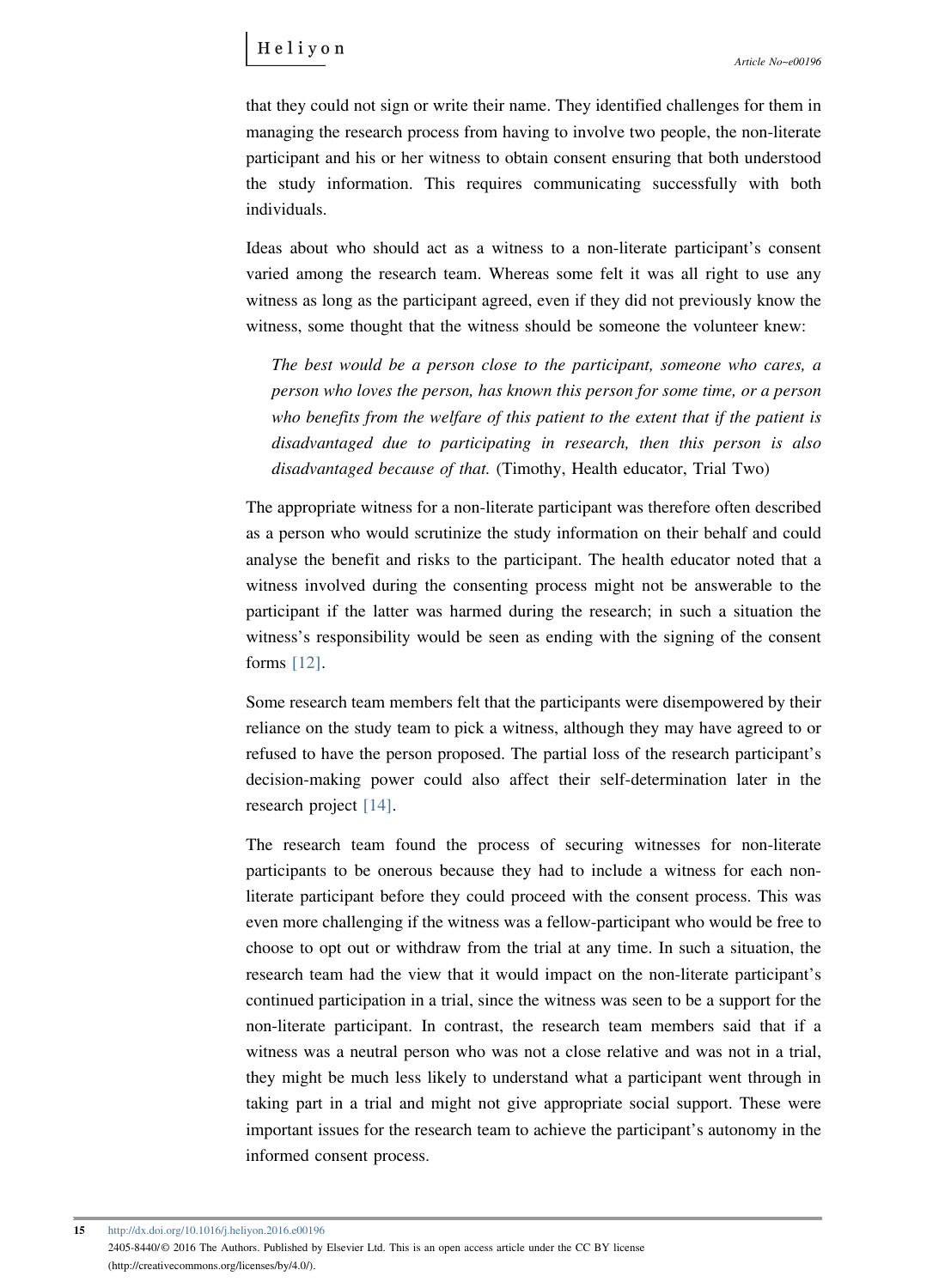REC members explained that because they did not supervise the informed consent process directly it was difficult for them to confirm that there was a witness who also understood the study information before signing for a non-literate participant. The committee had to trust the researchers' reports about consenting participants.

## 3.7. Concerns reported during the informed consent process

The research team noted that as well as the challenges in involving a witness for the participants who could not read or write the research teams reported having to manage a different type of problem with another group of participants, who did not really know how to read and write properly but insisted on signing the consent forms. Their written signatures appeared different on the screening consent form and the enrolment consent form because they were just learning to write their names.

Some other elements of informed consent which were of concern to the research team included: getting an adequate thumb print, suspicion of the consenting procedure for research by some participants who did not understand why they had to sign or thumbprint if they had already verbally agreed to take part in a trial, explaining technical terms in lay terms, and strict time lines which gave the research team little time to fully understand study information before they shared it with the participants.

The challenge of getting thumb printing right was noted by a clinician:

You roll your thumb from one side to the other, but [participants] become kind of stiff, they just make a small spot, and this one is kind of twisted, . . . In the end when you compare their thumbprints they don't look the same. (James, clinician, Trial Two)

Although participants agreed to participate in a trial some research team members reported that participants usually joined expecting one specific procedure and that it could be difficult for the researcher to get a participant to understand the other procedures before consenting, to take part in the trial:

In my experience, during the informed consent process when you give people information about what you are studying they lock onto something and ... that is what they use to join your study. You are going to tell them 'we are going to do A, B, and  $C'$  – they lock onto something, maybe A, and it is what they base joining your study on. (Festo, scientist, Trial Two)

Some research team members found it difficult to explain some of the factual content on the study information sheets to the research participants for example:

We had about four meetings  $\ldots$  so that we could understand  $\ldots$  There is a paragraph which states: ' . . . it is not known whether your risk of acquiring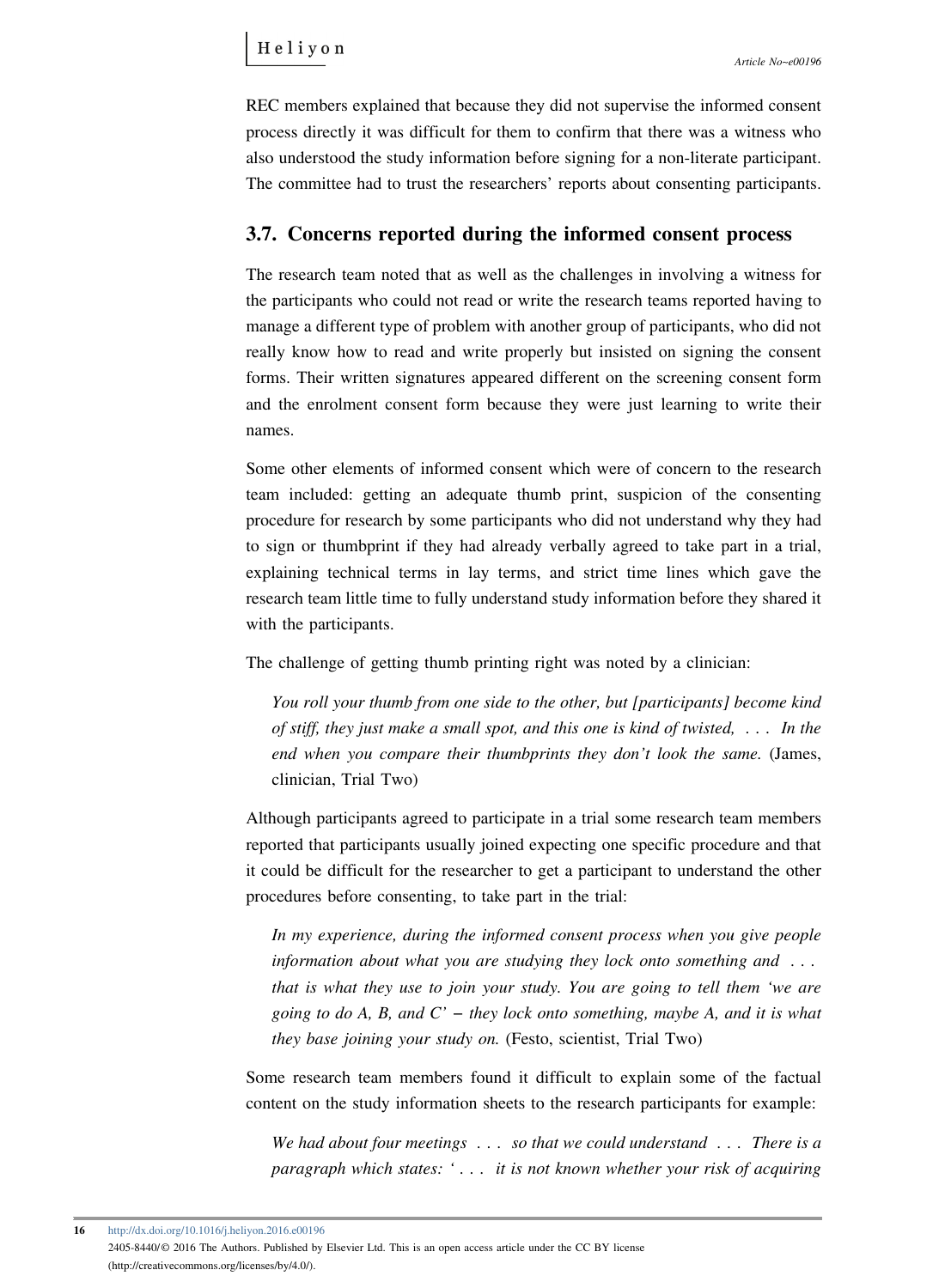HIV infection will increase, decrease or remain the same'; that statement really confused us, and the participants. (Sylvia, nurse, Trial One)

The CAB's main concerns about the informed consent process were to ensure the participant from the community was protected from both social and physical harm. Their emphasis on the presence of "important persons", like the religious and cultural leaders in the community, who may influence decisions is an important aspect for community engagement.

[Table 3](#page-17-0) sets out a comparison of responses from the different actors in the informed consent process.

## 4. Discussion

This study investigated perceptions and experiences of the different actors in the informed consent process with particular reference to participants' comprehension of study information, significance of signing a consent form, issues about providing a thumb print and the involvement of a witness in the consenting procedure. The national and international consent guidelines require that research participants give written rather than oral consent [\[1\]](#page-22-0), [[20,](#page-24-0) [21](#page-24-0)]. This is intended to ensure that the potential participant has understood the study information relating to the aim and objectives and decides freely to take part in the research. We found that all actors including the research participants in this qualitative study viewed the signed consent form as a legal document binding the researcher and the trial volunteer in an amicable relationship for the duration of the trial.

Trial participants did not mention information related to study content, such as the trial objectives and procedures, as reasons for signing a consent form, despite this being one of the basic reasons for ensuring informed consent. While a signed consent form met the stipulations of informed consent guidelines, the form recorded nothing about what was involved when researcher and participant discussed the procedures of a trial. The form therefore gave no indication of the volunteer's comprehension of study information. While testing comprehension is given explicit importance in clinical trials, the "when" it is done will also be critical as noted by one participant. If testing for comprehension of study information was too soon it may have reflected that a participant is able to recall words but not with certainty that they comprehended what information the researchers gave them.

The study revealed that there could be varying reasons why participants signed a consent form. If participants were only concerned with signing the consent forms as a prerequisite of joining a trial, this could mean that some of them did not understand the implications of being a research participant in a randomised clinical trial. While the researchers viewed the form as a literal basis for evidencing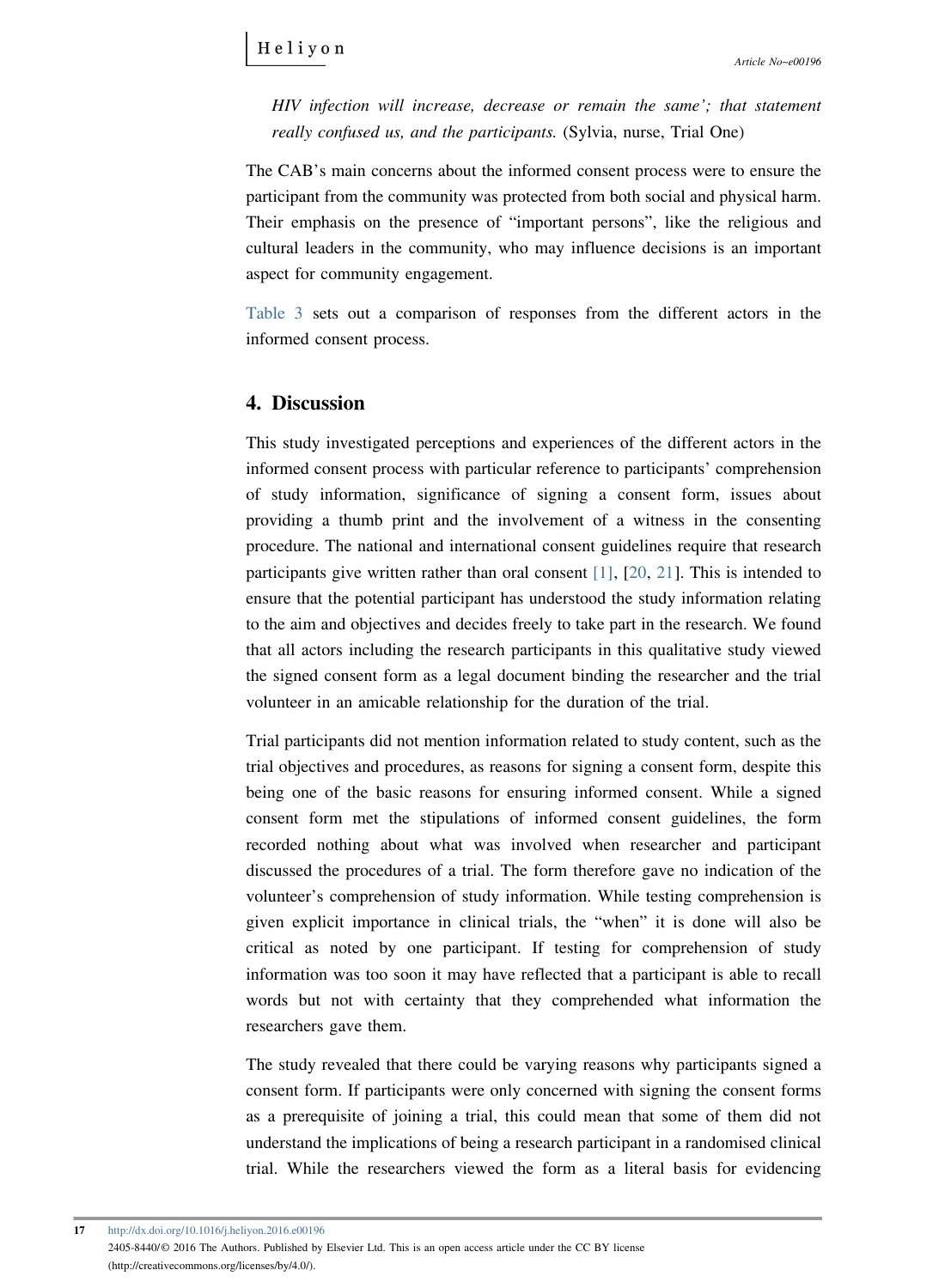| Actor            | Role in trial/informed consent Overall values<br>process                                             |                                                                                                                                                  | <b>Definition of informed</b><br>consent                                                                                                                                  | <b>Views on consent form</b>                                                                                                                                                                                                                                                                                                                                                                    | Views on thumb printing/<br>witness                                                                                                                                                                                   | <b>Recommendations</b>                                                                                                                                                                                                                                                                                                                                                                                                                                                                                                                                                                                                                         |
|------------------|------------------------------------------------------------------------------------------------------|--------------------------------------------------------------------------------------------------------------------------------------------------|---------------------------------------------------------------------------------------------------------------------------------------------------------------------------|-------------------------------------------------------------------------------------------------------------------------------------------------------------------------------------------------------------------------------------------------------------------------------------------------------------------------------------------------------------------------------------------------|-----------------------------------------------------------------------------------------------------------------------------------------------------------------------------------------------------------------------|------------------------------------------------------------------------------------------------------------------------------------------------------------------------------------------------------------------------------------------------------------------------------------------------------------------------------------------------------------------------------------------------------------------------------------------------------------------------------------------------------------------------------------------------------------------------------------------------------------------------------------------------|
| Research<br>team | Give study information to<br>volunteer obtain consent from<br>volunteer -conduct study<br>procedures | Value is to recruit<br>and follow up<br>according to<br>protocol                                                                                 | Main emphasis is about<br>information giving,<br>agreement and signing of<br>consent forms                                                                                | Helping volunteer to understand —some find dealing with non-<br>design of trials not easy signing<br>of consent forms may be<br>viewed suspiciously<br>-volunteers join research for<br>usually one specific procedure a<br>volunteer whether literate or not<br>may/may not understand study<br>information Volunteers do not<br>necessarily understand<br>information at the start of a trial | literate volunteers difficult in<br>communicating information-the<br>practice of getting the<br>thumbprint is difficult-some<br>believe a witness can be anyone<br>others say it should be a close<br>relative/friend | - involve literate family<br>members in the consenting<br>process-train research teams on<br>the importance of informed<br>consent-REC should do spot<br>checks-community engagement<br>should start early in<br>communities where volunteers<br>are to be selected from-the<br>literate peers among the<br>volunteers could participate in<br>information sharing sessions-<br>volunteers need at least a day to<br>two weeks to study the study<br>information provided to them<br>before they are requested to<br>sign on the consent form-need<br>for on-going discussions<br>between the actors(SEC,CAB,<br>Volunteers and research team) |
| Volunteer        | -take part in the research-<br>inform other community<br>members and interest them in<br>research    | -value is attached<br>to altruism for some<br>and for some it is<br>about what benefits<br>particularly related<br>to their health well<br>being | -main emphasis is that<br>there are no risks to the<br>individual and benefit of<br>health care that may be<br>lacking in the public<br>health care clinics/<br>hospitals | - it shows a volunteer has<br>accepted to take part in<br>research-by signing a consent<br>form it does not mean that one<br>has understood the study-if any<br>one refuses to sign then it is an<br>indicator of refusal to take part                                                                                                                                                          | -thumb printing is stigmatised<br>in community                                                                                                                                                                        | -understanding of study<br>information should be gauged<br>after they have been in a trial<br>for some time to avoid recall<br>bias volunteers need more than<br>a single information session-<br>information given to volunteers<br>should be clear and easy to<br>understand-interventions to<br>support literacy and numeracy<br>should be developed                                                                                                                                                                                                                                                                                        |
| <b>REC</b>       | Ensure the set national and<br>international research<br>guidelines are operating at the             | Value is attached to<br>the effort of<br>ensuring volunteer                                                                                      | Emphasis is on follow<br>guidelines and safeguard<br>volunteer from any form                                                                                              | $-it$ is the only way to confirm<br>that a volunteer agreed to<br>participate in a trial-signing or                                                                                                                                                                                                                                                                                             | The guidelines require this to<br>safeguard the volunteer-signing                                                                                                                                                     | -consent forms should be<br>short-contact information<br>and thumb printing is currently should reflect researchers at the                                                                                                                                                                                                                                                                                                                                                                                                                                                                                                                     |

(http://creativecommons.org/licenses/by/4.0/).

<span id="page-17-0"></span>18

Article No~e00196 Article No~e00196

(Continued)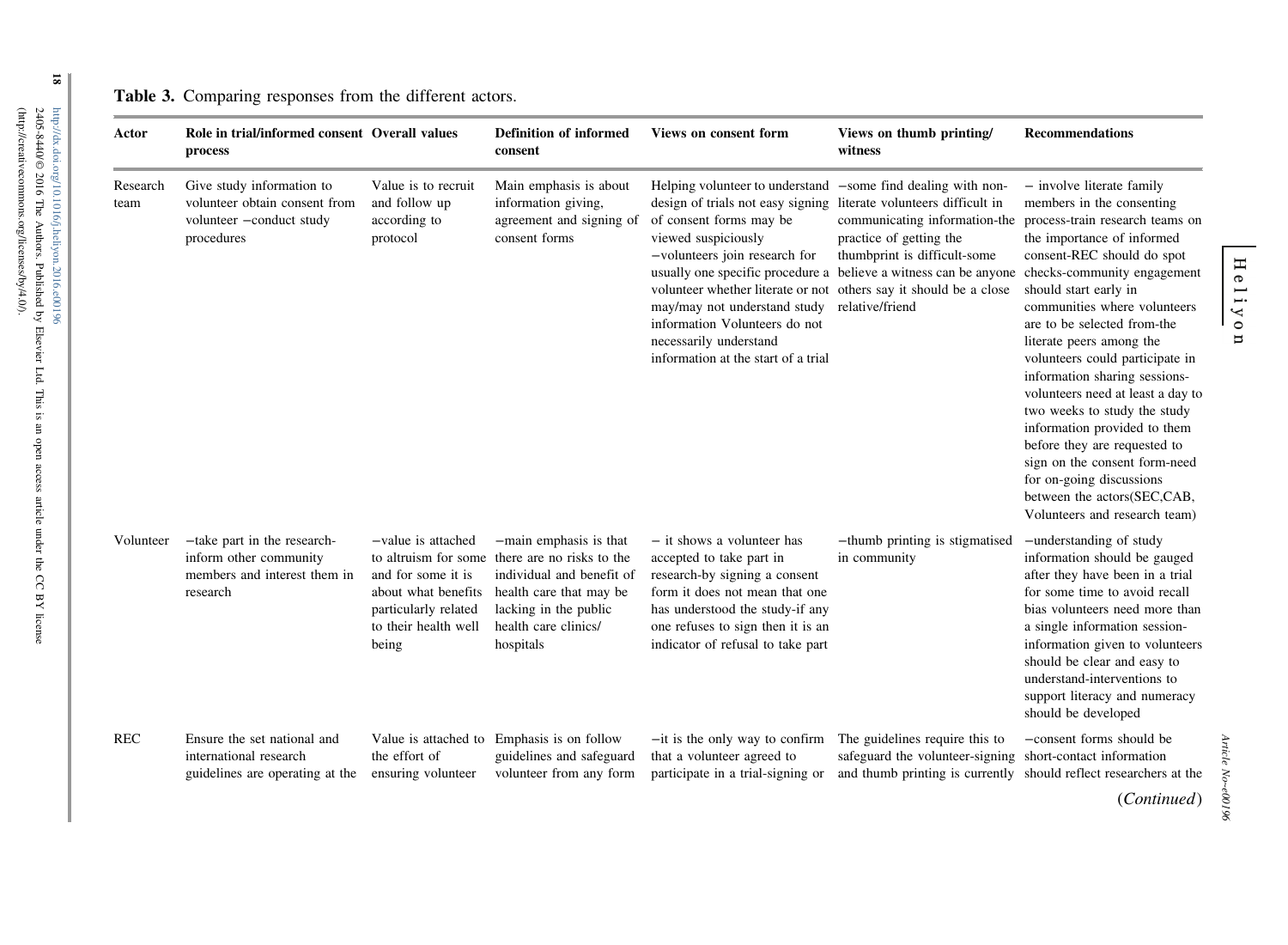|  |  | Table 3. (Continued) |
|--|--|----------------------|
|--|--|----------------------|

| Actor             | Role in trial/informed consent Overall values<br>process                                                                                                            |                                                                | Definition of informed<br>consent                                                                 | Views on consent form                                                                                                                                                                                              | Views on thumb printing/<br>witness                                                                                                                                                         | <b>Recommendations</b>                                                                                                                                                                                      |
|-------------------|---------------------------------------------------------------------------------------------------------------------------------------------------------------------|----------------------------------------------------------------|---------------------------------------------------------------------------------------------------|--------------------------------------------------------------------------------------------------------------------------------------------------------------------------------------------------------------------|---------------------------------------------------------------------------------------------------------------------------------------------------------------------------------------------|-------------------------------------------------------------------------------------------------------------------------------------------------------------------------------------------------------------|
|                   | research sites-review protocols<br>and informed consent<br>documents-monitor what takes<br>place at the research sites                                              | do not experience<br>any form of harm<br>(social and Physical) | of harm (physical, social,<br>clear language in consent<br>forms                                  | thumb printing is not a problem<br>emotional)-use simple and as long as forms give full<br>information and no harm done<br>to volunteer-do not relate<br>volunteer's understanding to<br>ability to read and write | the only way the process is<br>documented and should<br>continue                                                                                                                            | sites-emphasise verbal<br>information before you<br>introduce documentation-<br>introduce visual aids like flow<br>charts to describe informed<br>consent process-<br>protect interests of the<br>community |
| CAB/<br>community | The main link to the study<br>population in the community-<br>gate keepers to the community,<br>they support initial contact with community<br>potential volunteers | Value is attached to<br>respect for the<br>individual and the  | Emphasis is on free choice<br>for volunteer to take part<br>or refuse to take part-no<br>coercion | - signing consent forms is to<br>protect the research-signing<br>implies volunteer has accepted<br>to take part in the research                                                                                    | -if information is provided in a<br>language a volunteer<br>understands, whether one signs<br>or thumb prints both are<br>capable of understanding<br>information, so it does not<br>matter | -The activities of CAB should<br>be monitored to encourage<br>accountability-need frequent<br>meetings with research team-<br>they want a more active<br>involvement as stakeholders in<br>the community    |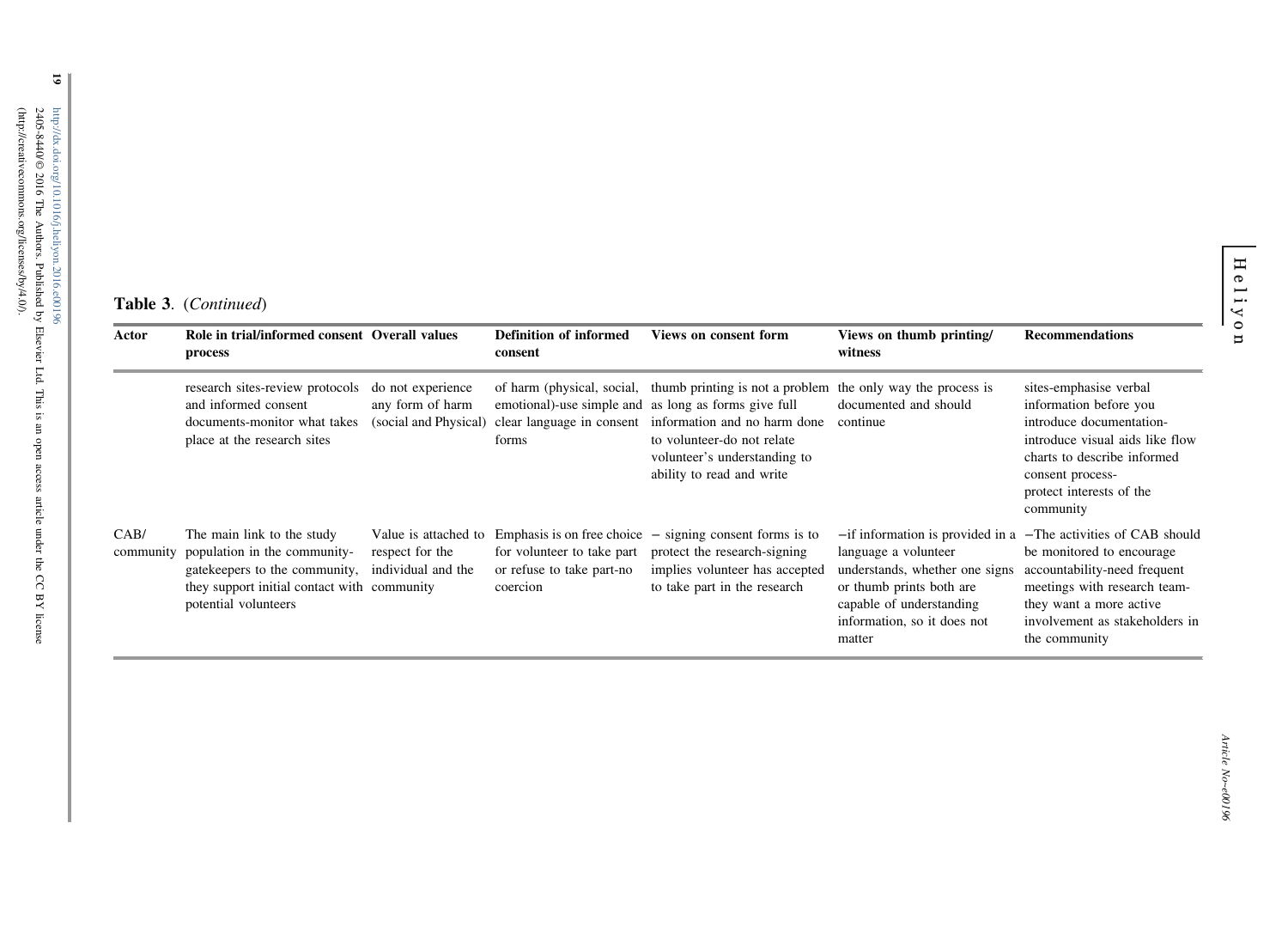participant autonomy in the informed consent process the participants saw it more as a document that they signed like a contractual agreement to join the research study.

There are limits of the consenting process that a signed consent form can represent as noted by one scientist since its outcome was so dependent on the interaction between the researcher and the volunteer who sign the form. The discussion on how to engage a participant until they made their decision to join a trial may not be clear to the person who was not part of the interaction. He/she will not know what was discussed, what was agreed upon and the kind of questions that were asked by the participant before they agreed to sign the consent form.

This raises an important ethical issue for the "informed" aspects of "informed consent" because the trial information given to the potential participant may only have been limited in explaining scientific terms as reported by some participants. This may imply that some participants may join a clinical trial without having understood some aspects of the trial.

An ethical dilemma identified in this study relates to that arising from the varying literacy levels of the participants in this context. In this setting, having non-literate participants was not uncommon and therefore assessing participant understanding of study information entailed several ethical dilemmas. These included assessing volunteer understanding, individual and community stigma attached to thumb printing on a consent form and the presence of a witness during the consenting procedure for non-literate participants.

While using uniform tools to assess comprehension may have been important as suggested by many researchers, the main contributing factor to participants' understanding study information and key concepts is researchers using a language that the participants would understand in the relevant context. This is similar to the reports by Brehault et al., [\[30\]](#page-24-0) that when information sheets were translated into the local language of the participants, communication between the researcher and the participant was made easier. Afolabi et al., [\[31\]](#page-24-0) conducted a study to review how informed consent comprehension is defined and measured in African research settings and found that study participants' comprehension of key study concepts was poor, suggesting a need to develop a uniform definition for informed consent comprehension after developing appropriate tools. This is indicated in our findings that the trial participants requested that information discussed with them needed to be simple and clear to enhance comprehension.

Our findings show that in this context there was stigma attached to thumb printing a consent form rather than signing it off. In communities like these, where not everyone in the community has had an opportunity to go to school, some individuals might be exposed to stigma attached to those not able to write one's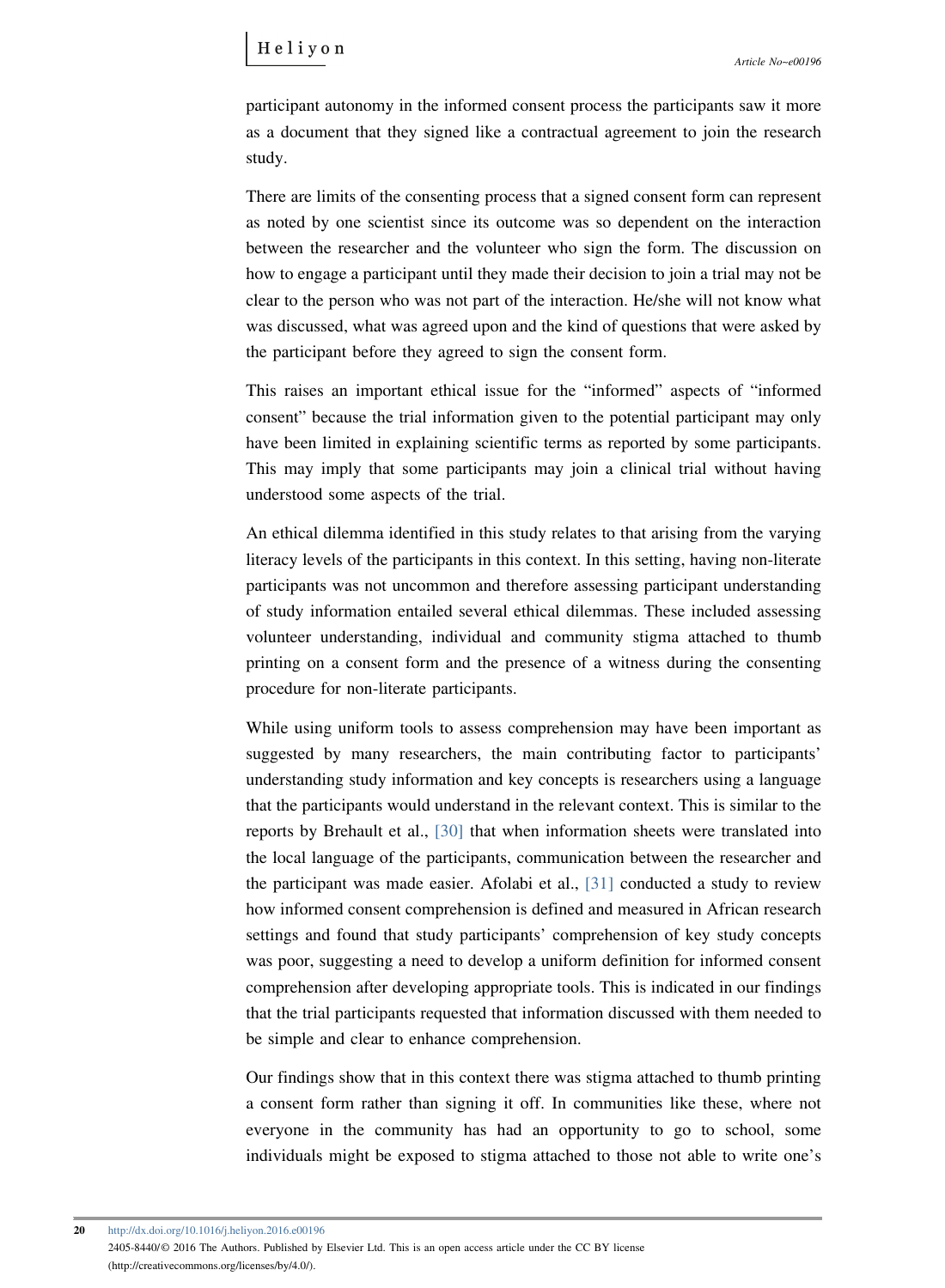name. Researchers might be less aware of this risk. A genetic study conducted in Ethiopia recommended the need for investigators to seek to assess and address risks of research as perceived by the prospective participants [\[29\]](#page-24-0). The participants while not experiencing challenges with comprehending study information, commented emphatically on the problems their fellow participants experienced with thumb printing [\[28\]](#page-24-0). Failure to write one's name on a consent form currently means the presence of a witness will be routinely required during the consenting procedure according to the regulatory ethics guidelines [\[1\]](#page-22-0), [\[21\]](#page-24-0), [\[26\]](#page-24-0), [\[28\]](#page-24-0), [\[32\].](#page-25-0) While this may have solved a researcher's and ethics committee formal problem; it would be likely to raise many other challenges for researchers and participants' work and status.

Although signing or thumb printing was always carried out at the start of a trial, the majority of respondents, including the trial participants, asserted that this also affected the volunteer's self-determination and autonomy, often for the duration of the study [\[33\]](#page-25-0). Thumb printing by all participants in research could reduce the stigma faced by the non-literate participants in trials.

The research team and ethics committee members also assumed that the witnesses 'understood the information better' than the non-literate participants and could also help them understand it. They nonetheless noted that obtaining a thumbprint from a participant took more time than a signature and that the presence of the witness made the participant uncomfortable when they were thumb printing the consent form.

The differences noted in perceptions of the different research team members around what qualified a witness for a non-literate participant suggest this may require more ethical discussion about the obligations that should be attached to the role and who should be judged an appropriate witness in a given research context.

Participant confidentiality and privacy during the research was less certain in circumstances that involved a witness. Including a third party in the agreement between the research team and the non-literate participant violated the latter's privacy according to some research team members. Even when they had understood the study information the non-literate participant was also being required to relinquish part of their power to make their own decision to take part in a trial, to the witness at the signing of the consent form.

Of all the issues covered by the informed consent guidelines, the presence of a witness when a non-literate participant formally consented to join the trial aroused the most controversy in the individual interviews of all the actors and during the focus group discussions, and yet this was a requirement laid down in the national and international guidelines [\[1\]](#page-22-0), [\[20\]](#page-24-0), [\[21\]](#page-24-0), [\[28\]](#page-24-0).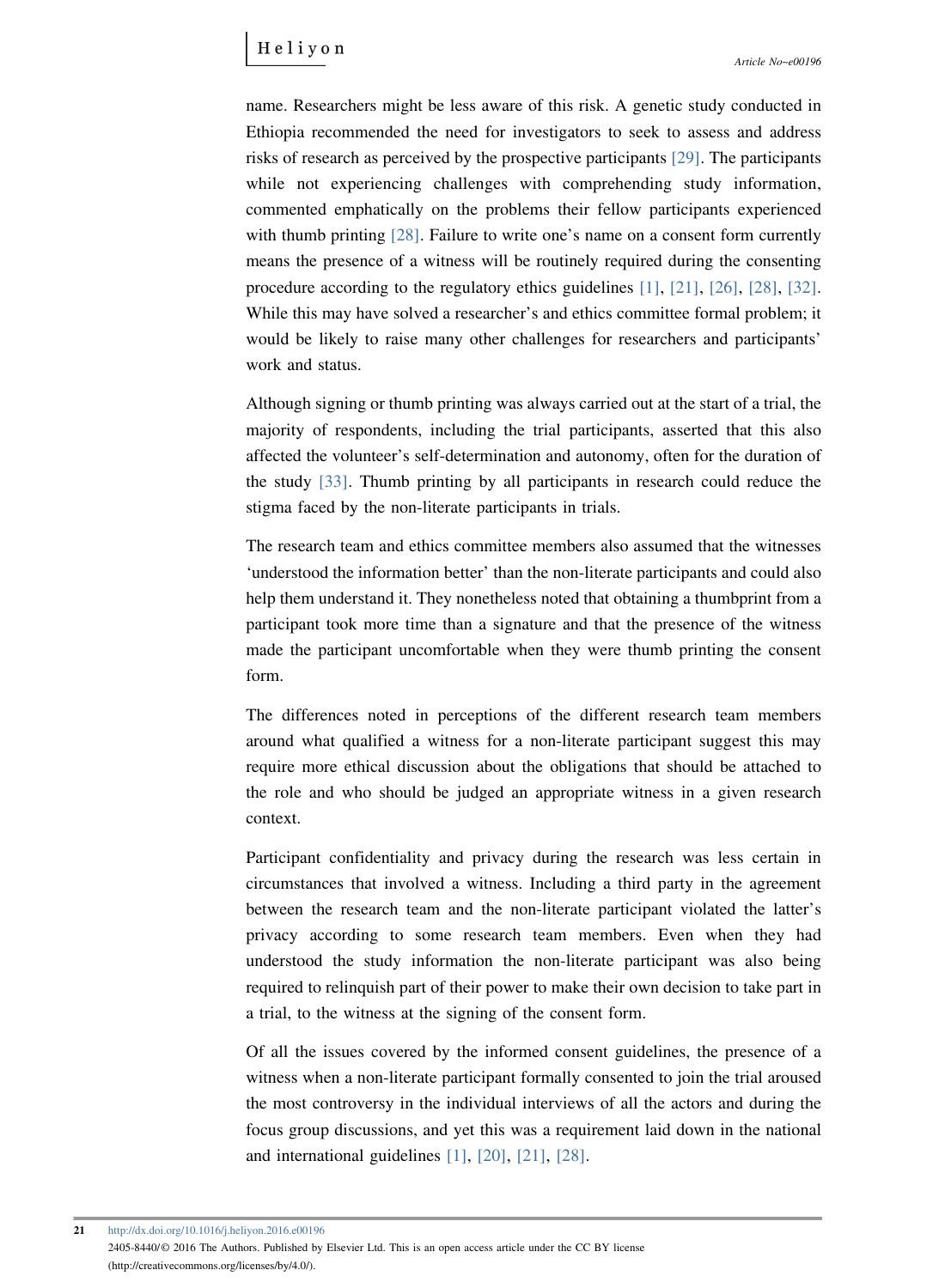Our findings show that participants may join a trial after deciding to focus mainly on just one aspect of the trial and to rely on their relationship with the research teams. Other study findings in East Africa found that a participant may sign a consent form because of the trust they have for a research member or focusing on one aspect of the procedures of a trial [\[34\]](#page-25-0), [\[35\]](#page-25-0), [\[36\]](#page-25-0), [\[37\]](#page-25-0), [\[38\],](#page-25-0) [\[39\],](#page-25-0) [\[40\],](#page-25-0) findings which are similar to our findings in this study

Additional resources may be needed to build the capacity of research teams to manage this requirement to consent participants, especially those who are nonliterate if they are to address the extra safeguarding and trust building activities by researchers required as reported in this study. A similar concern was expressed during a workshop on informed consent [\[41\]](#page-25-0).

## 5. Limitations

The main study limitation was that there could have been some selection bias in terms of who chose to take part in the qualitative study. However, the participants were in a similar stage of their clinic scheduled follow-up visits and all the other respondents took part in this study because of their role in the clinical trial. Although the qualitative study was conducted with trial participants who had been in research for at least six months, no observation was therefore made at the time of their entry to the trials and the researcher could have missed the first time experience of participants at the inception of the trial. The first author obtained individual informed consent from all the respondents taking part in this qualitative study.

## 6. Conclusion

It could be seen in this study that obtaining a participant's signature or thumbprint on a consent form did not necessarily mean that the participant who signed a consent form was either fully-informed about the information relevant to their taking part nor that they also understood all the information communicated to them by the research team. The presence of a witness during the consenting of a nonliterate participant could also be seen to have put participants in a more- rather than a less-vulnerable social position within the research process. When involving nonliterate people, the formal ethical requirements in the informed consent process could be seen as subjecting such participants to stigmatising processes right from the start of a research trial, while a participant was thumb printing while giving consent, to the end of their involvement in the trial. Such potential for stigma may mean higher risk that participation is not wholly voluntary. Thus, while the formalised process of obtaining a signature and thumb print from a potential participant may work successfully, in terms of gaining written record of consent the study findings also show that the procedure may cause humiliation for the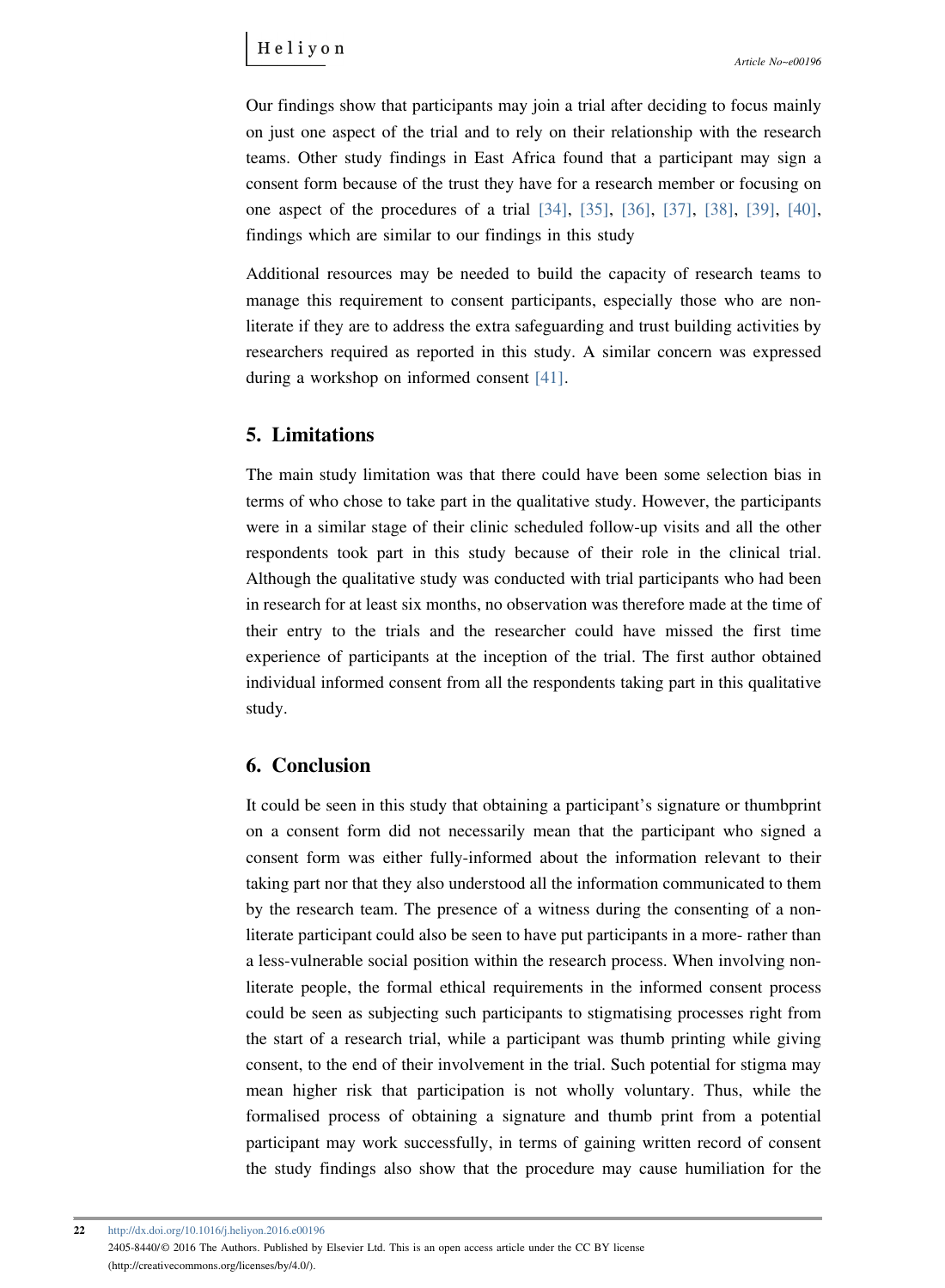<span id="page-22-0"></span>non-literate participants which may adversely affect participants who are non-literate. Ensuring and gaining informed consent should therefore be understood and treated as a dynamic, relation-centred, supportive process throughout the duration of a research study to facilitate participant autonomy.

## **Declarations**

## Author contribution statement

Agnes Ssali, Fiona Poland, Janet Seeley: Conceived and designed the experiments; Performed the experiments; Analyzed and interpreted the data; Wrote the paper.

#### Funding statement

This work is jointly funded by the UK Medical Research Council (MRC) and the UK Department for International Development (DFID) under the MRC/DFID Concordat agreement. We thank the MRC/UVRI Uganda Research Unit on AIDS who funded the first author's PhD.

## Competing interest statement

The authors declare no conflict of interest.

## Additional information

No additional information is available for this paper.

## Acknowledgements

We wish to thank all the respondents in the study, the principal investigators and their research teams in the two HIV clinical trials.

## References

- [1] [CIOMS, International Ethical Guidelines for Biomedical Research Involving](http://refhub.elsevier.com/S2405-8440(16)30604-1/sbref0005) [Human Subjects, Geneva, 2002](http://refhub.elsevier.com/S2405-8440(16)30604-1/sbref0005).
- [2] [S. Bull, G.C. Lindegger, Ensuring consent to research is voluntary: How far](http://refhub.elsevier.com/S2405-8440(16)30604-1/sbref0010) [do we need to go? Am. J. Bioeth. 11 \(8\) \(2011\) 27](http://refhub.elsevier.com/S2405-8440(16)30604-1/sbref0010)–29.
- [3] [T. Beauchamp, J. Childress, Principles of Biomedical Ethics, A textbook,](http://refhub.elsevier.com/S2405-8440(16)30604-1/sbref0015) [Oxford University Press, New York, 1994.](http://refhub.elsevier.com/S2405-8440(16)30604-1/sbref0015)
- [4] [E.J. Emanuel, D. Wendler, C. Grady, What makes clinical research ethical?](http://refhub.elsevier.com/S2405-8440(16)30604-1/sbref0020) [JAMA 283 \(2000\) 2701](http://refhub.elsevier.com/S2405-8440(16)30604-1/sbref0020)–2711.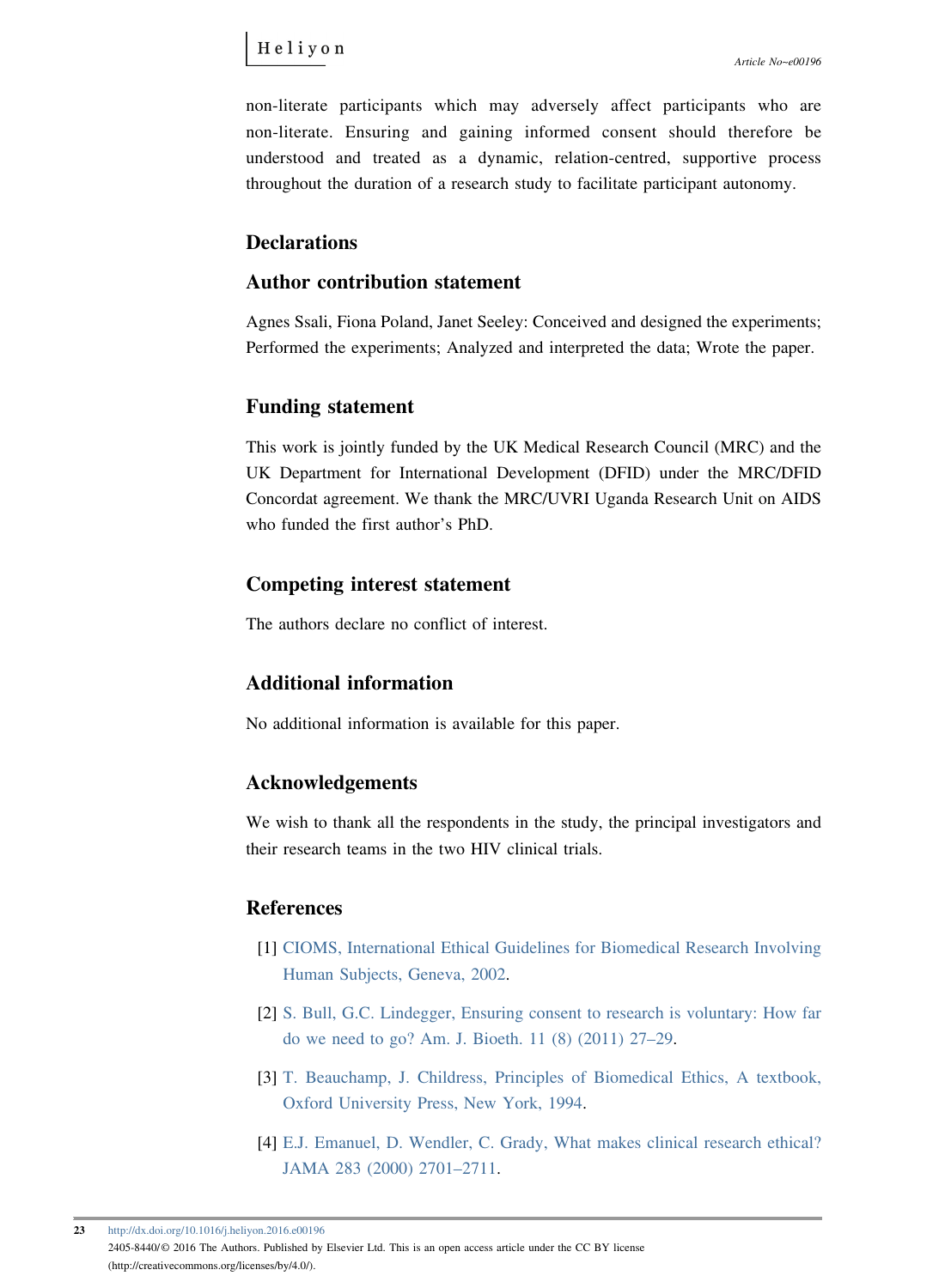- <span id="page-23-0"></span>[5] [G. Lindegger, L.M. Richter, HIV vaccine trials: Critical issues in informed](http://refhub.elsevier.com/S2405-8440(16)30604-1/sbref0025) [consent, S. Afr. J. Sci. 96 \(2000\) 313](http://refhub.elsevier.com/S2405-8440(16)30604-1/sbref0025)–317.
- [6] [J. Flory, E. Emanuel, Interventions to improve research participant's](http://refhub.elsevier.com/S2405-8440(16)30604-1/sbref0030) [understanding in informed consent for research: A systematic review, JAMA](http://refhub.elsevier.com/S2405-8440(16)30604-1/sbref0030) [292 \(2004\) 1593](http://refhub.elsevier.com/S2405-8440(16)30604-1/sbref0030)–1601.
- [7] [C.M. Delany, Respecting patient autonomy and obtaining their informed](http://refhub.elsevier.com/S2405-8440(16)30604-1/sbref0035) [consent: ethical theory-missing in action, Physiotherapy 91 \(2005\) 197](http://refhub.elsevier.com/S2405-8440(16)30604-1/sbref0035)–203.
- [8] [L.T. Elyer, D.V. Jeste, Enhancing the informed consent process: A conceptual](http://refhub.elsevier.com/S2405-8440(16)30604-1/sbref0040) [overview, Beh. Sci. Law 24 \(2006\) 553](http://refhub.elsevier.com/S2405-8440(16)30604-1/sbref0040)–568.
- [9] [Cynthia Woodsong, Quarraisha Abdool Karim, A model designed to enhance](http://refhub.elsevier.com/S2405-8440(16)30604-1/sbref0045) [informed consent: Experiences from the HIV Prevention Trials Network, Am.](http://refhub.elsevier.com/S2405-8440(16)30604-1/sbref0045) [J. Public Health 95 \(3\) \(2005\) 412](http://refhub.elsevier.com/S2405-8440(16)30604-1/sbref0045)–419.
- [10] [S. Heath, C. Vikki, G. Crow, R. Wiles, Informed Consent, gatekeepers and](http://refhub.elsevier.com/S2405-8440(16)30604-1/sbref0050) [go-betweens: negotiating consent in child and youth oriented institutions, Br.](http://refhub.elsevier.com/S2405-8440(16)30604-1/sbref0050) [Educ. Res. journal 33 \(2007\) 403](http://refhub.elsevier.com/S2405-8440(16)30604-1/sbref0050)–417.
- [11] [S. Giordano, The 2008 Declaration of Helsinki: some reflections, J. Med.](http://refhub.elsevier.com/S2405-8440(16)30604-1/sbref0055) [Ethics \(JME\) 36 \(2010\) 598](http://refhub.elsevier.com/S2405-8440(16)30604-1/sbref0055)–603.
- [12] [Bioethics NCo, The ethics of research related to health care in developing](http://refhub.elsevier.com/S2405-8440(16)30604-1/sbref0060) [countries, Nuffield Council on Bioethics, London, 2002.](http://refhub.elsevier.com/S2405-8440(16)30604-1/sbref0060)
- [13] [R.R. Faden, T.L. Beauchamp, N.M.P. King, A history and theory of informed](http://refhub.elsevier.com/S2405-8440(16)30604-1/sbref0065) [consent, Oxford University press, New York, 1986](http://refhub.elsevier.com/S2405-8440(16)30604-1/sbref0065).
- [14] [P.S. Appelbaum, C.W. Lidz, A. Meisel, Informed Consent Legal Theory and](http://refhub.elsevier.com/S2405-8440(16)30604-1/sbref0070) [Clinical Practice, Oxford University Press, New York, 1987.](http://refhub.elsevier.com/S2405-8440(16)30604-1/sbref0070)
- [15] [C. GEERTZ, The interpretation of cultures: Selected Essays, Basic Books,](http://refhub.elsevier.com/S2405-8440(16)30604-1/sbref0075) [New York, 1993](http://refhub.elsevier.com/S2405-8440(16)30604-1/sbref0075).
- [16] [T. METZ, African and western moral theories in a biomedical context, Deve.](http://refhub.elsevier.com/S2405-8440(16)30604-1/sbref0080) [World Bioeth. 10 \(2010\) 49](http://refhub.elsevier.com/S2405-8440(16)30604-1/sbref0080)–58.
- [17] [R. CONNELL, Gender, Polity Press in association with Blackwell Publishing](http://refhub.elsevier.com/S2405-8440(16)30604-1/sbref0085) [Ltd, USA, 2002 350 Main street Malden, MA 02148.](http://refhub.elsevier.com/S2405-8440(16)30604-1/sbref0085)
- [18] [Julie Kiguli, Elizabeth Ekirapa-kiracho, Olio Okui, Aloysius Mutebi, H.](http://refhub.elsevier.com/S2405-8440(16)30604-1/sbref0090) [Macgregor, G.W. Pariyo, Increasing access to quality health care for the poor:](http://refhub.elsevier.com/S2405-8440(16)30604-1/sbref0090) [community perceptions on quality care in Uganda, Patient Prefer. Adherence](http://refhub.elsevier.com/S2405-8440(16)30604-1/sbref0090) [3 \(2009\) 77](http://refhub.elsevier.com/S2405-8440(16)30604-1/sbref0090)–85.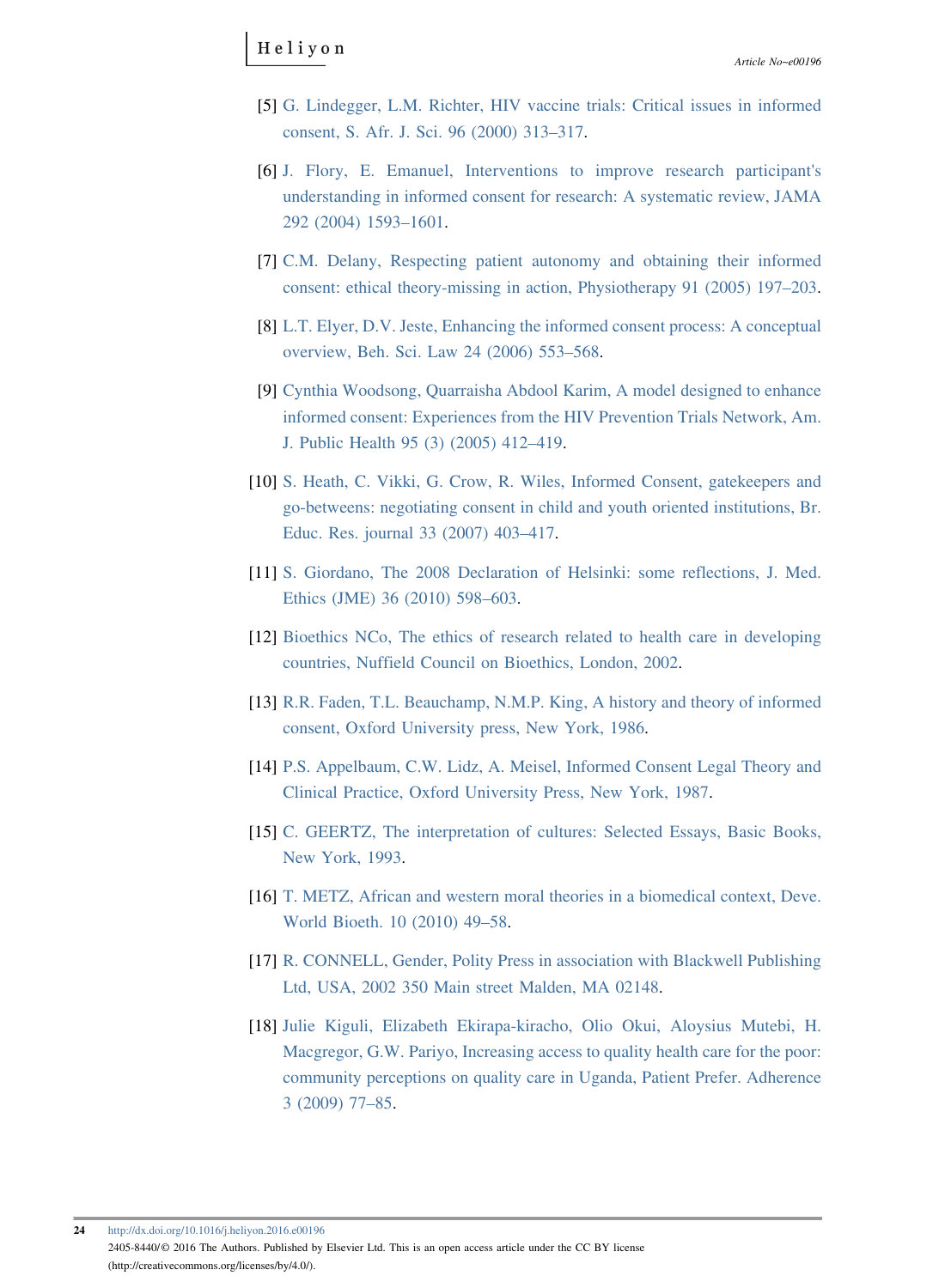- <span id="page-24-0"></span>[19] [Q. Abdool Karim, S.S. Abdool Karim, H.M. Coovadia, M. Susser, Informed](http://refhub.elsevier.com/S2405-8440(16)30604-1/sbref0095) [consent for HIV testing in a South African hospital: is it truly informed and](http://refhub.elsevier.com/S2405-8440(16)30604-1/sbref0095) [voluntary? A. J. Public Health 88 \(1998\) 637](http://refhub.elsevier.com/S2405-8440(16)30604-1/sbref0095)–640.
- [20] [National Guidelines for research involving humans as research Participants,](http://refhub.elsevier.com/S2405-8440(16)30604-1/sbref0100) [UNCST, Kampala-Uganda, 2007.](http://refhub.elsevier.com/S2405-8440(16)30604-1/sbref0100)
- [21] [National Guidelines for Research involving Humans as Research Participants,](http://refhub.elsevier.com/S2405-8440(16)30604-1/sbref0105) [UNCST, Kampala, Uganda, 2014](http://refhub.elsevier.com/S2405-8440(16)30604-1/sbref0105).
- [22] [Uganda Bureau of Statistics \(UBOS\) and ICF international Inc. 2012, Uganda](http://refhub.elsevier.com/S2405-8440(16)30604-1/sbref0110) Demographic and Health [Survey, Kampala, Uganda: UBOS and Caverton,](http://refhub.elsevier.com/S2405-8440(16)30604-1/sbref0110) [2011 Maryland: ICF International Inc.](http://refhub.elsevier.com/S2405-8440(16)30604-1/sbref0110)
- [23] [K. Kielmann, F. Cataldo, J. Seeley, Introduction to Qualitative Research](http://refhub.elsevier.com/S2405-8440(16)30604-1/sbref0115) [Methodology: A training manual, produced with the support of Department](http://refhub.elsevier.com/S2405-8440(16)30604-1/sbref0115) [for International Development \(DFID\)](http://refhub.elsevier.com/S2405-8440(16)30604-1/sbref0115) UK under the Evidence for Action [Research consortium on HIV Treatment and care \(2006-2011\), \(2012\)](http://refhub.elsevier.com/S2405-8440(16)30604-1/sbref0115) [In. Edited by 2012 W-AD](http://refhub.elsevier.com/S2405-8440(16)30604-1/sbref0115).
- [24] [Silverman De, Qualitative Research Theory, Method and Practice, SAGE](http://refhub.elsevier.com/S2405-8440(16)30604-1/sbref0120) [Publications, London, 1997.](http://refhub.elsevier.com/S2405-8440(16)30604-1/sbref0120)
- [25] [Klaus Krippendorff, Content Analysis An introduction to Its methododlogy,](http://refhub.elsevier.com/S2405-8440(16)30604-1/sbref0125) [second ed., SAGE, California: Thousand Oaks CA, 2004](http://refhub.elsevier.com/S2405-8440(16)30604-1/sbref0125).
- [26] [Z.A. Bhutta, Beyond Informed consent, Bull. World Health Organ. 82 \(10\)](http://refhub.elsevier.com/S2405-8440(16)30604-1/sbref0130) [\(2004\) 771](http://refhub.elsevier.com/S2405-8440(16)30604-1/sbref0130)–777.
- [27] [J.A.M. Cobbah, African values and human rights debate: An African](http://refhub.elsevier.com/S2405-8440(16)30604-1/sbref0135) [perspective, H. R. Q. 9 \(1987\) 309](http://refhub.elsevier.com/S2405-8440(16)30604-1/sbref0135)–331.
- [28] Ethical Principles for medical Research Involving human Subjects, (accessed 01.08.13), <http://www.wma.net/en/30publications/10policies/b3/>.
- [29] [F. Tekola, S. Bull, B. Farsides, et al., Impact of social stigma on the process](http://refhub.elsevier.com/S2405-8440(16)30604-1/sbref0145) [of obtaining informed consent for genetic research on podoconiosis: a](http://refhub.elsevier.com/S2405-8440(16)30604-1/sbref0145) [qualitative study, BMC Med. Ethics \(2009\) 10](http://refhub.elsevier.com/S2405-8440(16)30604-1/sbref0145)–13.
- [30] [J.C. Brehaut, K. Carroll, G. Elwyn, R. Saginur, J. Kimmelman, K. Shojania,](http://refhub.elsevier.com/S2405-8440(16)30604-1/sbref0150) [A. Syrowatka, T. Nguyen, E. Hoe, D. Fergusson, Informed consent](http://refhub.elsevier.com/S2405-8440(16)30604-1/sbref0150) [documents do not encourage good-quality decision making, J. Clin.](http://refhub.elsevier.com/S2405-8440(16)30604-1/sbref0150) [Epidemiol. 65 \(2012\) 708](http://refhub.elsevier.com/S2405-8440(16)30604-1/sbref0150)–724.
- [31] [Muhammed O. Afolabi, Joseph U. Okebe, Nuala Mcgrath, Heidi J. Larson, K.](http://refhub.elsevier.com/S2405-8440(16)30604-1/sbref0155) [Bojang, D. Chandramohan, Informed consent comprehension in African](http://refhub.elsevier.com/S2405-8440(16)30604-1/sbref0155) [research settings, Trop. Med. Int. Health 19 \(6\) \(2014\) 625](http://refhub.elsevier.com/S2405-8440(16)30604-1/sbref0155)–642.